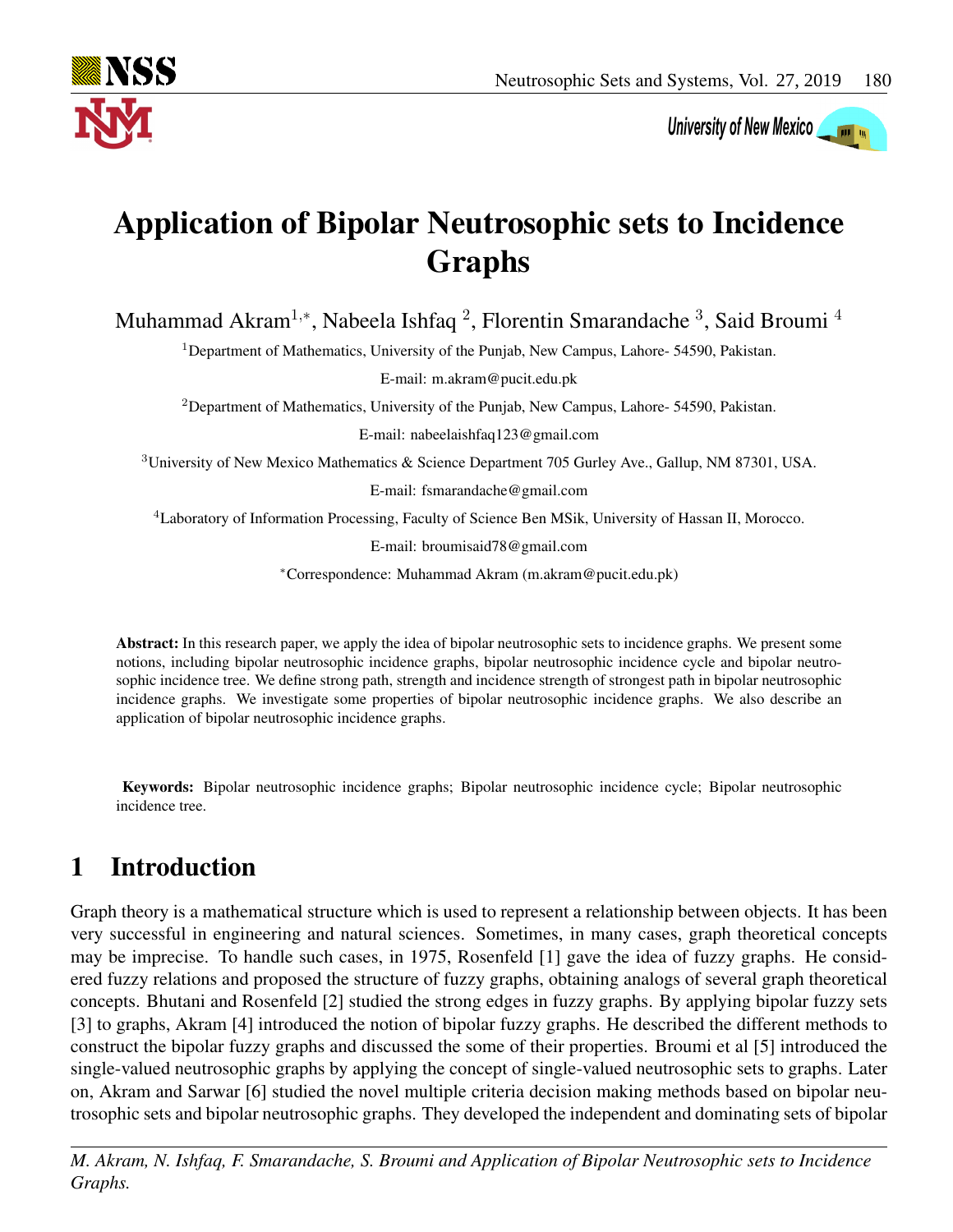.

neutrosophic graphs. Ishfaq et al [13, 14] introduced the rough neutrosophic digraphs and their applications. Later Akram et al [15] introduced the decision making approach based on neutrsophic rough information.

Dinesh [7, 8] studied the graph structures and introduced the fuzzy incidence graphs. Fuzzy incidence graphs not only give the limitation of the relation between elements contained in a set, but also give the influence or impact of an element to its relation pair. Fuzzy incidence graphs play an important role to interconnect the networks. Incidence relations have significant parts in human and natural made networks, including pipe, road, power and interconnection networks. Later Mathew and Mordeson [9] introduced the connectivity concepts in fuzzy incidence graphs and also introduced fuzzy influence graphs [10]. In this paper, we apply the idea of bipolar neutrosophic sets to incidence graphs and introduce a new concept, namely bipolar neutrosophic incidence graphs.

Some of essential preliminaries from [7] and [11] are given below:

Let  $V^*$  be a non-empty set. Then  $G^* = (V^*, E^*, I^*)$  is an incidence graph, where  $E^*$  is a subset of  $V^* \times V^*$ and  $I^*$  is a subset of  $V^* \times E^*$ .

A fuzzy incidence graph on an incidence graph  $G^* = (V^*, E^*, I^*)$  is an ordered triplet  $G' = (\mu', \lambda', \psi')$ , where  $\mu'$  is a fuzzy set on  $V^*$ ,  $\lambda'$  is a fuzzy relation on  $V^*$  and  $\psi'$  is a fuzzy set on  $V^*\times E^*$  such that

$$
\psi'(y, yz) \le \mu'(y) \wedge \lambda'(yz), \ \ \forall y, z \in V^*.
$$

A bipolar neutrosophic set on a non-empty set  $V^*$  is an object having the form

$$
B = \{ (b, T_Y^+(b), I_Y^+(b), F_Y^+(b), T_Y^-(b), I_Y^-(b), F_Y^-(b)) : b \in V^* \},
$$

where,  $T_h^+$  $b^+, I_b^+, F_b^+ : V^* \longrightarrow [0, 1]$  and  $T_b^-, I_b^-, F_b^- : V^* \longrightarrow [-1, 0].$ For other notations and applications, readers are referred to [15-21].

### 2 Bipolar Neutrosophic Incidence Graphs

**Definition 2.1.** A *bipolar neutrosophic incidence graphs* (BNIG) on an incidence graph  $G^* = (V^*, E^*, I^*)$  is an ordered triplet  $G = (X, Y, Z)$ , where

- (1) X is a bipolar neutrosophic set on  $V^*$ .
- (2) Y is a bipolar neutrosophic relation on  $V^*$ .
- (3) Z is a bipolar neutrosophic set on  $V^* \times E^*$  such that

$$
T_Z^+(x, xy) \le \min\{T_X^+(x), T_Y^+(xy)\}, \quad T_Z^-(x, xy) \ge \max\{T_X^-(x), T_Y^-(xy)\},
$$
  
\n
$$
I_Z^+(x, xy) \le \min\{I_X^+(x), I_Y^+(xy)\}, \quad I_Z^-(x, xy) \ge \max\{I_X^-(x), I_Y^-(xy)\},
$$
  
\n
$$
F_Z^+(x, xy) \ge \max\{F_X^+(x), F_Y^+(xy)\}, \quad F_Z^-(x, xy) \le \min\{F_X^-(x), F_Y^-(xy)\}, \forall x, y \in V^*
$$

**Example 2.2.** Let  $G^* = (V^*, E^*, I^*)$  be an incidence graph, as shown in Fig. 1, where  $V^* = \{w, x, y, z\}$ ,  $E^* = \{wx, xy, yz, zw\}$  and  $I^* = \{(w, wx), (x, wx), (x, xy), (y, xy), (y, yz), (z, yz), (z, zw), (w, zw)\}.$  Let X be a bipolar neutrosophic set on  $V^*$  given as

$$
X = \{ (w, 0.2, 0.4, 0.7, -0.1, -0.2, -0.4), (x, 0.3, 0.5, 0.9, -0.1, -0.6, -0.7),
$$
  
(y, 0.4, 0.6, 0.9, -0.1, -0.2, -0.8), (z, 0.5, 0.6, 0.8, -0.2, -0.8, -0.6) \}.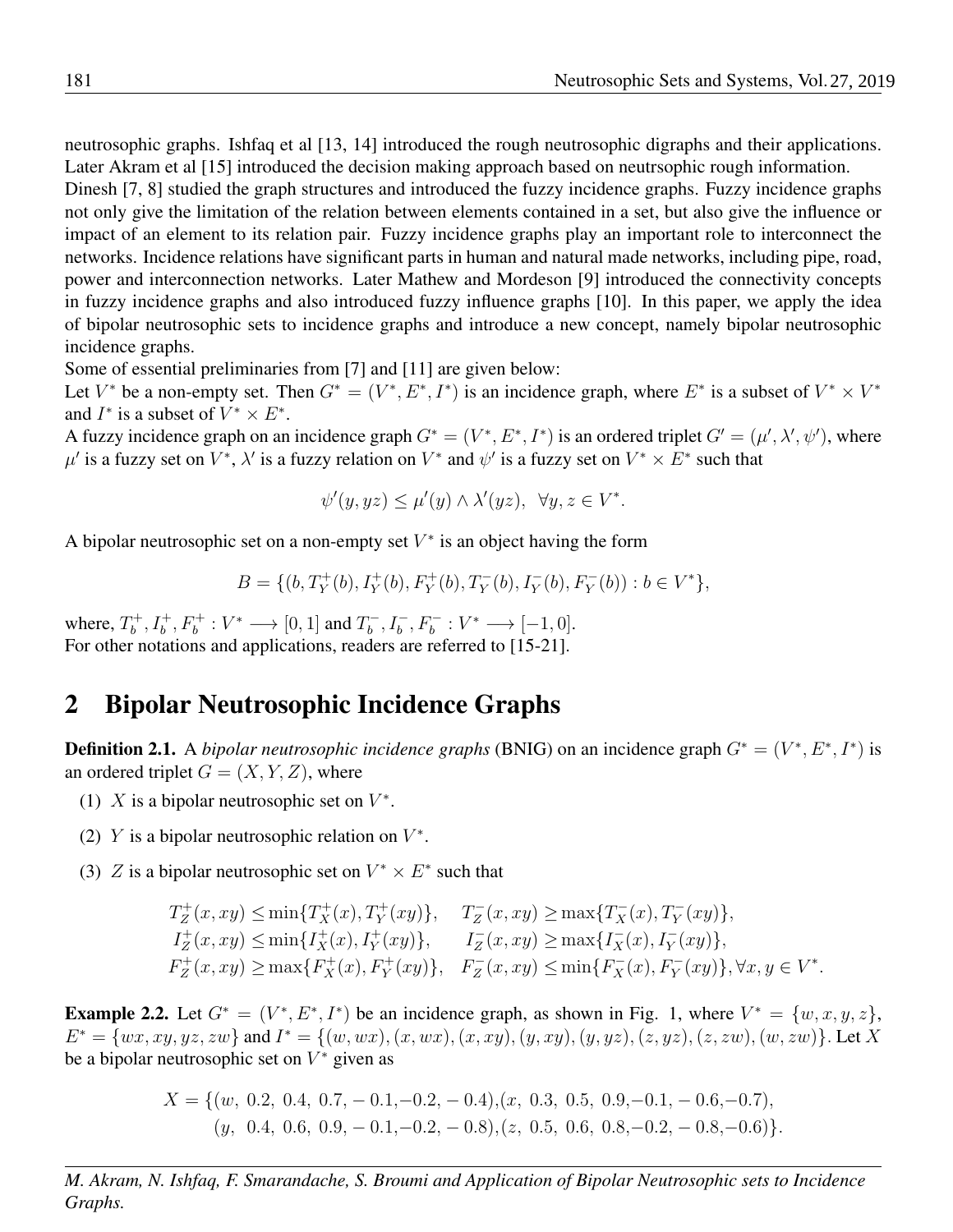Let Y be a bipolar neutrosophic relation on  $V^*$  given as

$$
Y = \{ (wx, 0.1, 0.2, 0.8, -0.1, -0.2, -0.9), (xy, 0.2, 0.4, 0.7, -0.2, -0.3, -0.9), (yz, 0.1, 0.2, 0.8, -0.1, -0.2, -0.9), (zw, 0.2, 0.3, 0.6, -0.1, -0.2, -0.7) \}.
$$

Let Z be a bipolar neutrosophic set on  $V^* \times E^*$  given as

$$
Z = \{((w, wx), 0.1, 0.1, 0.8, -0.2, -0.2, -0.9), ((x, wx), 0.1, 0.2, 0.8, -0.2, -0.3, -0.9), ((x, xy), 0.2, 0.3, 0.8, -0.2, -0.4, -0.9), ((y, xy), 0.1, 0.1, 0.8, -0.2, -0.2, -0.9), ((y, yz), 0.1, 0.2, 0.7, -0.2, -0.3, -0.9), ((z, yz), 0.1, 0.2, 0.7, -0.2, -0.3, -0.7), ((z, zw), 0.1, 0.1, 0.8, -0.2, -0.2, -0.9), ((w, zw), 0.2, 0.3, 0.5, -0.3, -0.3, -0.8)\}.
$$

Then  $G = (X, Y, Z)$  is a BNIG as shown in Fig. 2.



Figure 1:  $G^* = (V^*, E^*, I^*)$ 

**Definition 2.3.** Let  $G = (X, Y, Z)$  be a BNIG of  $G^*$ . Then *support* of  $G = (X, Y, Z)$  is denoted by  $supp(G) = (supp(X), supp(Y), supp(Z))$  such that

$$
supp(X) = \{x \in X | T_X^+(x) > 0, \ I_X^+(x) > 0, \ F_X^+(x) > 0, T_X^-(x) < 0, \ I_X^-(x) < 0, \ F_X^-(x) < 0 \},
$$

$$
supp(Y) = \{ xy \in Y | T_Y^+(xy) > 0, I_Y^+(xy) > 0, F_Y^+(xy) > 0,
$$
  

$$
T_Y^-(xy) < 0, I_Y^-(xy) < 0, F_Y^-(xy) < 0 \},
$$

$$
\text{supp}(Z) = \{ (x, xy) \in Z | T_Z^+(x, xy) > 0, \ I_Z^+(x, xy) > 0, \ F_Z^+(x, xy) > 0, T_Z^-(x, xy) < 0, \ I_Z^-(x, xy) < 0, \ F_Z^-(x, xy) < 0 \}.
$$

#### Definition 2.4. A sequence

 $x_0, (x_0, x_0, x_1), x_0, x_1, (x_1, x_0, x_1), x_1, \ldots, x_{n-1}, (x_{n-1}, x_{n-1}, x_n), x_{n-1}, x_n, (x_n, x_{n-1}, x_n), x_n$ of vertices, edges and pairs in BNIG G is called *walk*.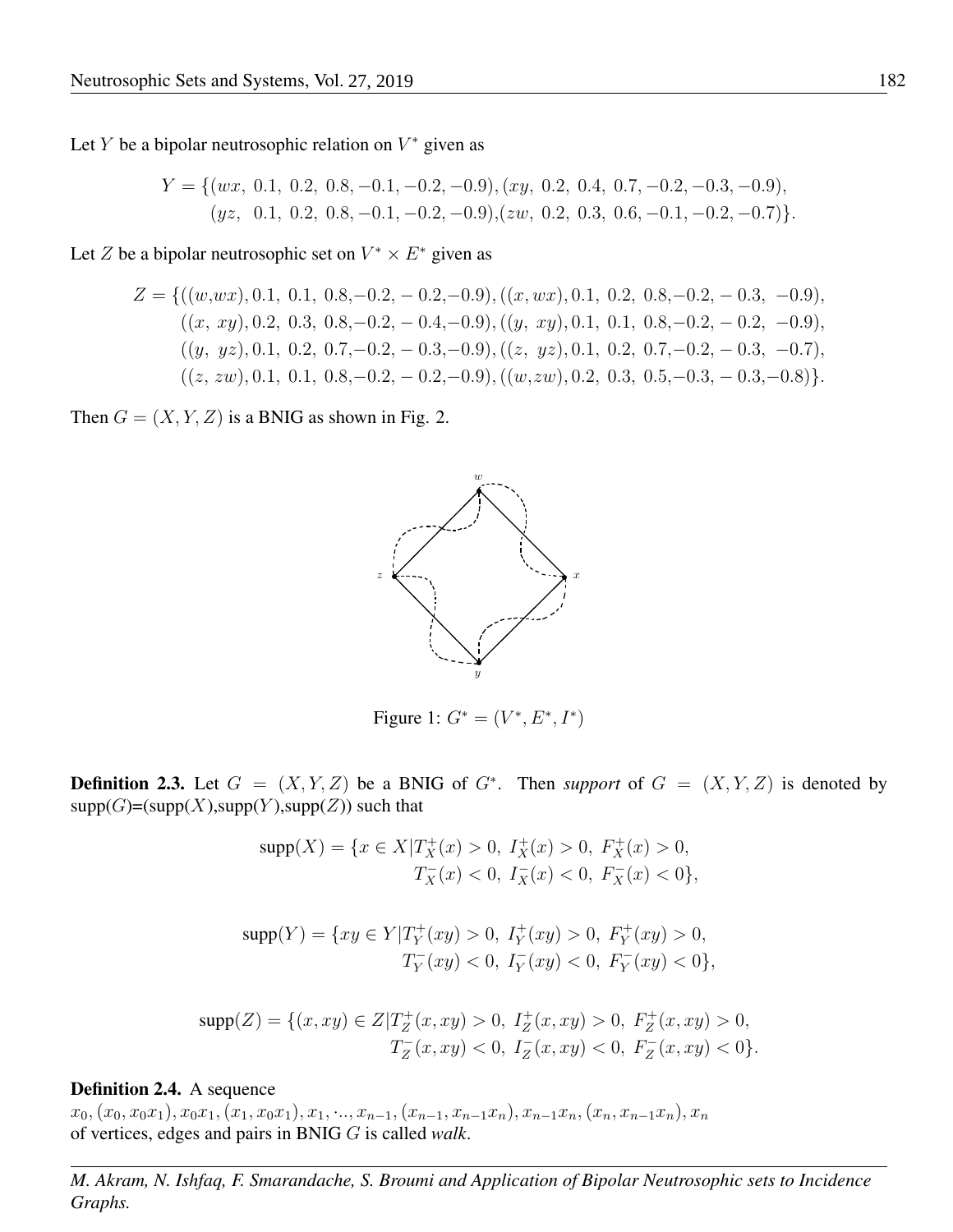

Figure 2: BNIG  $G = (X, Y, Z)$ 

If  $x_0 = x_n$ , it is a *close walk*. If edges are distinct, it is a *trail*. If pairs are distinct, it is an *incidence trail*. If vertices are distinct, it is a *path*. If pairs are distinct, it is an *incidence path*.

#### **Example 2.5.** In a BNIG  $G = (X, Y, Z)$  as shown in Fig.2,

 $w,(w,wx),wx,(x,wx),x,(x,xy),xy,(y,xy),y,(y, yz),yz,(z, yz),z,(z, zw), zw,(w, zw),w,(w, wx),wx,$  $(x, wx)$ , x ia a walk. It is not a path, trail and an incidence trail.

 $w,(w,wx),wx,(x,wx),x,(x,xy),xy,(y,xy),y,(y,yz),yz,(z,yz),z$ 

is a path, trail and an incidence trail.

**Definition 2.6.** The BNIG  $G = (X, Y, Z)$  is a *cycle* if and only if  $\text{supp}(G) = (\text{supp}(X), \text{supp}(Y), \text{supp}(Z))$  is a cycle.

**Example 2.7.** In a BNIG  $G = (X, Y, Z)$  as shown in Fig.2, consider a walk

$$
w,(w,wx),wx,(x,wx),x,(x,xy),xy,(y,xy),y,(y,yz),yz,(z,yz),z,(z,zw),zw,(w,zw),w.\nonumber
$$

which is a cycle. So  $G = (X, Y, Z)$  is a cycle.

**Definition 2.8.** The BNIG  $G = (X, Y, Z)$  is a *bipolar neutrosophic cycle* if and only if

 $supp(G) = (supp(X), supp(Y), supp(Z))$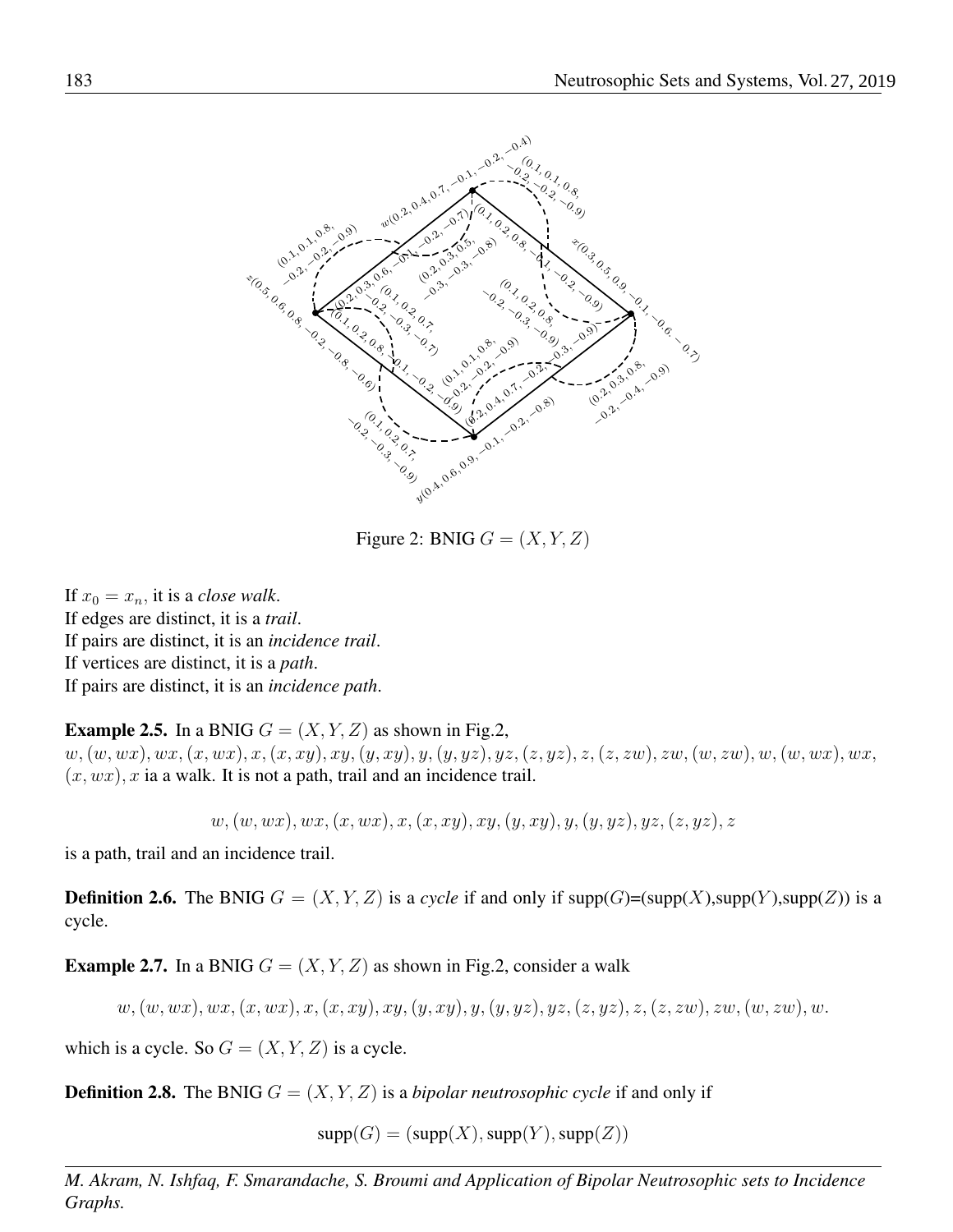is a cycle and there exist at least two  $xy \in \text{supp}(Y)$  such that

$$
T_Y^+(xy) = \min\{T_Y^+(uv) \mid uv \in \text{supp}(Y)\},
$$
  
\n
$$
I_Y^+(xy) = \min\{I_Y^+(uv) \mid uv \in \text{supp}(Y)\},
$$
  
\n
$$
F_Y^+(xy) = \max\{F_Y^+(uv) \mid uv \in \text{supp}(Y)\},
$$
  
\n
$$
T_Y^-(xy) = \max\{T_Y^-(uv) \mid uv \in \text{supp}(Y)\},
$$
  
\n
$$
I_Y^-(xy) = \max\{I_Y^-(uv) \mid uv \in \text{supp}(Y)\},
$$
  
\n
$$
F_Y^-(xy) = \min\{F_Y^-(uv) \mid uv \in \text{supp}(Y)\}.
$$

**Example 2.9.** In a BNIG  $G = (X, Y, Z)$  as shown in Fig.2, we have

$$
T_Y^+(wx) = 0.1 = \min\{T_Y^+(wx), T_Y^+(xy), T_Y^+(yz), T_Y^+(zw)\},
$$
  
\n
$$
I_Y^+(wx) = 0.2 = \min\{I_Y^+(wx), I_Y^+(xy), I_Y^+(yz), I_Y^+(zw)\},
$$
  
\n
$$
F_Y^+(wx) = 0.8 = \max\{F_Y^+(wx), F_Y^+(xy), F_Y^+(yz), F_Y^+(zw)\},
$$
  
\n
$$
T_Y^-(wx) = -0.1 = \max\{T_Y^-(wx), T_Y^-(xy), T_Y^-(yz), T_Y^-(zw)\},
$$
  
\n
$$
I_Y^-(wx) = -0.2 = \max\{I_Y^-(wx), I_Y^-(xy), I_Y^-(yz), I_Y^-(zw)\},
$$
  
\n
$$
F_Y^-(wx) = -0.9 = \min\{F_Y^-(wx), F_Y^-(xy), F_Y^-(yz), F_Y^-(zw)\}.
$$

Also

$$
T_Y^+(yz) = 0.1 = \min\{T_Y^+(wx), T_Y^+(xy), T_Y^+(yz), T_Y^+(zw)\},
$$
  
\n
$$
I_Y^+(yz) = 0.2 = \min\{I_Y^+(wx), I_Y^+(xy), I_Y^+(yz), I_Y^+(zw)\},
$$
  
\n
$$
F_Y^+(yz) = 0.8 = \max\{F_Y^+(wx), F_Y^+(xy), F_Y^+(yz), F_Y^+(zw)\},
$$
  
\n
$$
T_Y^-(yz) = -0.1 = \max\{T_Y^-(wx), T_Y^-(xy), T_Y^-(yz), T_Y^-(zw)\},
$$
  
\n
$$
I_Y^-(yz) = -0.2 = \max\{I_Y^-(wx), I_Y^-(xy), I_Y^-(yz), I_Y^-(zw)\},
$$
  
\n
$$
F_Y^-(yz) = -0.9 = \min\{F_Y^-(wx), F_Y^-(xy), F_Y^-(yz), F_Y^-(zw)\}.
$$

So  $G = (X, Y, Z)$  is a bipolar neutrosophic cycle.

**Definition 2.10.** The BNIG  $G = (X, Y, Z)$  is a *bipolar neutrosophic incidence cycle* if and only if it is a bipolar neutrosophic cycle and there exist at least two  $(x, xy) \in \text{supp}(Z)$  such that

$$
T_Z^+(x, xy) = \min\{T_Z^+(u, vw) \mid (u, vw) \in \text{supp}(Z)\},
$$
  
\n
$$
I_Z^+(x, xy) = \min\{I_Z^+(u, vw) \mid (u, vw) \in \text{supp}(Z)\},
$$
  
\n
$$
F_Z^+(x, xy) = \max\{F_Z^+(u, vw) | (u, vw) \in \text{supp}(Z)\},
$$
  
\n
$$
T_Z^-(x, xy) = \max\{T_Z^-(u, vw) | (u, vw) \in \text{supp}(Z)\},
$$
  
\n
$$
I_Z^-(x, xy) = \max\{I_Z^-(u, vw) | (u, vw) \in \text{supp}(Z)\},
$$
  
\n
$$
F_Z^-(x, xy) = \min\{F_Z^-(u, vw) | (u, vw) \in \text{supp}(Z)\}.
$$

**Example 2.11.** In a BNIG  $G = (X, Y, Z)$  as shown in Fig.2,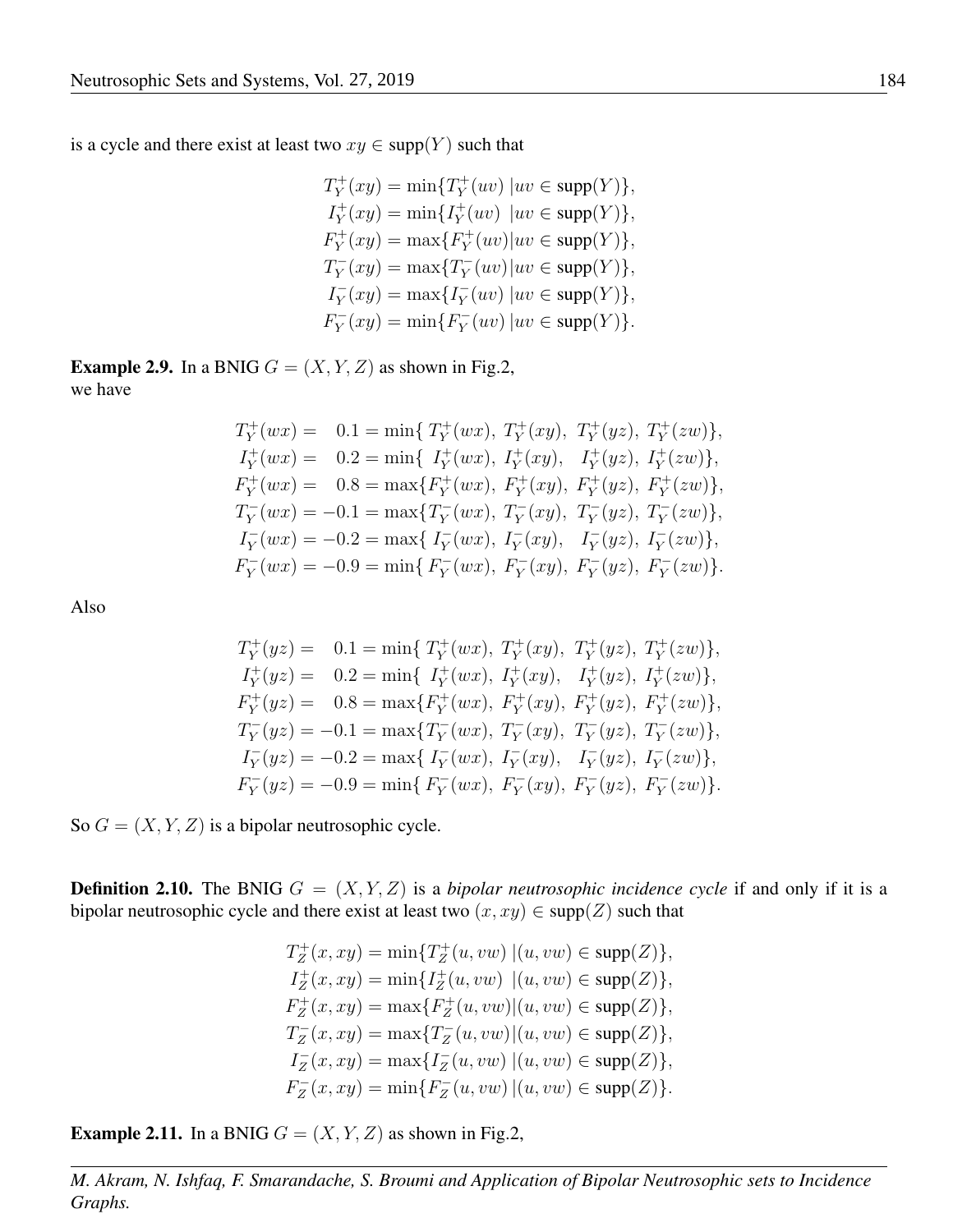we have

$$
T_Z^+(w, wx) = 0.1 = \min\{T_Z^+(u, vw) \mid (u, vw) \in \text{supp}(Z)\},
$$
  
\n
$$
I_Z^+(w, wx) = 0.1 = \min\{I_Z^+(u, vw) \mid (u, vw) \in \text{supp}(Z)\},
$$
  
\n
$$
F_Z^+(w, wx) = 0.8 = \max\{F_Z^+(u, vw) \mid (u, vw) \in \text{supp}(Z)\},
$$
  
\n
$$
T_Z^-(w, wx) = -0.2 = \max\{T_Z^-(u, vw) \mid (u, vw) \in \text{supp}(Z)\},
$$
  
\n
$$
I_Z^-(w, wx) = -0.2 = \max\{I_Z^-(u, vw) \mid (u, vw) \in \text{supp}(Z)\},
$$
  
\n
$$
F_Z^-(w, wx) = -0.9 = \min\{F_Z^-(u, vw) \mid (u, vw) \in \text{supp}(Z)\}.
$$

and

$$
T_Z^+(y, xy) = 0.1 = \min\{T_Z^+(u, vw) \mid (u, vw) \in \text{supp}(Z)\},
$$
  
\n
$$
I_Z^+(y, xy) = 0.1 = \min\{I_Z^+(u, vw) \mid (u, vw) \in \text{supp}(Z)\},
$$
  
\n
$$
F_Z^+(y, xy) = 0.8 = \max\{F_Z^+(u, vw) \mid (u, vw) \in \text{supp}(Z)\},
$$
  
\n
$$
T_Z^-(y, xy) = -0.2 = \max\{T_Z^-(u, vw) \mid (u, vw) \in \text{supp}(Z)\},
$$
  
\n
$$
I_Z^-(y, xy) = -0.2 = \max\{I_Z^-(u, vw) \mid (u, vw) \in \text{supp}(Z)\},
$$
  
\n
$$
F_Z^-(y, xy) = -0.9 = \min\{F_Z^-(u, vw) \mid (u, vw) \in \text{supp}(Z)\}.
$$

So  $G = (X, Y, Z)$  is a bipolar neutrosophic incidence cycle.

**Definition 2.12.** If  $G = (X, Y, Z)$  is a BNIG, then  $H = (X^*, Y^*, Z^*)$  is a *bipolar neutrosophic incidence subgraph* of G if

$$
X^* \subseteq X, Y^* \subseteq Y, Z^* \subseteq Z.
$$

 $H = (X^*, Y^*, Z^*)$  is a *spanning subgraph* if  $X = X^*$ .

**Definition 2.13.** *Strength of the strongest path* from x to y in BNIG  $G = (X, Y, Z)$  is defined as

$$
T_{\rho^{\infty}}^+(x,y) = \bigvee_{i=1}^k T_{\rho_i}^+(x,y), \quad I_{\rho^{\infty}}^+(x,y) = \bigvee_{i=1}^k I_{\rho_i}^+(x,y), \quad F_{\rho^{\infty}}^+(x,y) = \bigwedge_{i=1}^k F_{\rho_i}^+(x,y),
$$
  

$$
T_{\rho^{\infty}}^-(x,y) = \bigwedge_{i=1}^k T_{\rho_i}^-(x,y), \quad I_{\rho^{\infty}}^-(x,y) = \bigwedge_{i=1}^k I_{\rho_i}^-(x,y), \quad F_{\rho^{\infty}}^-(x,y) = \bigvee_{i=1}^k F_{\rho_i}^-(x,y).
$$

where  $\rho(x, y)$  is the strength of path from x to y such that

 $T_{\rho}^{+}(x, y) = \wedge \{T_{Y}^{+}$  $Y^+(xy)|xy \in \text{supp}(Y)\},$  $I_{\rho}^{+}(x, y) = \wedge \{I_{Y}^{+}% (\rho_{X}^{+}(x, y))\}$  $Y^+(xy)$   $|xy \in \text{supp}(Y)$ ,  $F_{\rho}^{+}(x, y) = \vee \{F_{Y}^{+}$  $Y<sup>+</sup><sub>Y</sub>(xy)|xy \in supp(Y)$ },  $T_{\rho}^{-}(x, y) = \vee \{T_{Y}^{-}(xy) | xy \in \text{supp}(Y)\},$  $I_{\rho}^{-}(x, y) = \vee \{ I_{Y}^{-}(xy) \mid xy \in \text{supp}(Y) \},$  $F_{\rho}^{-}(x, y) = \wedge \{ F_{Y}^{-}(xy) | xy \in \text{supp}(Y) \}.$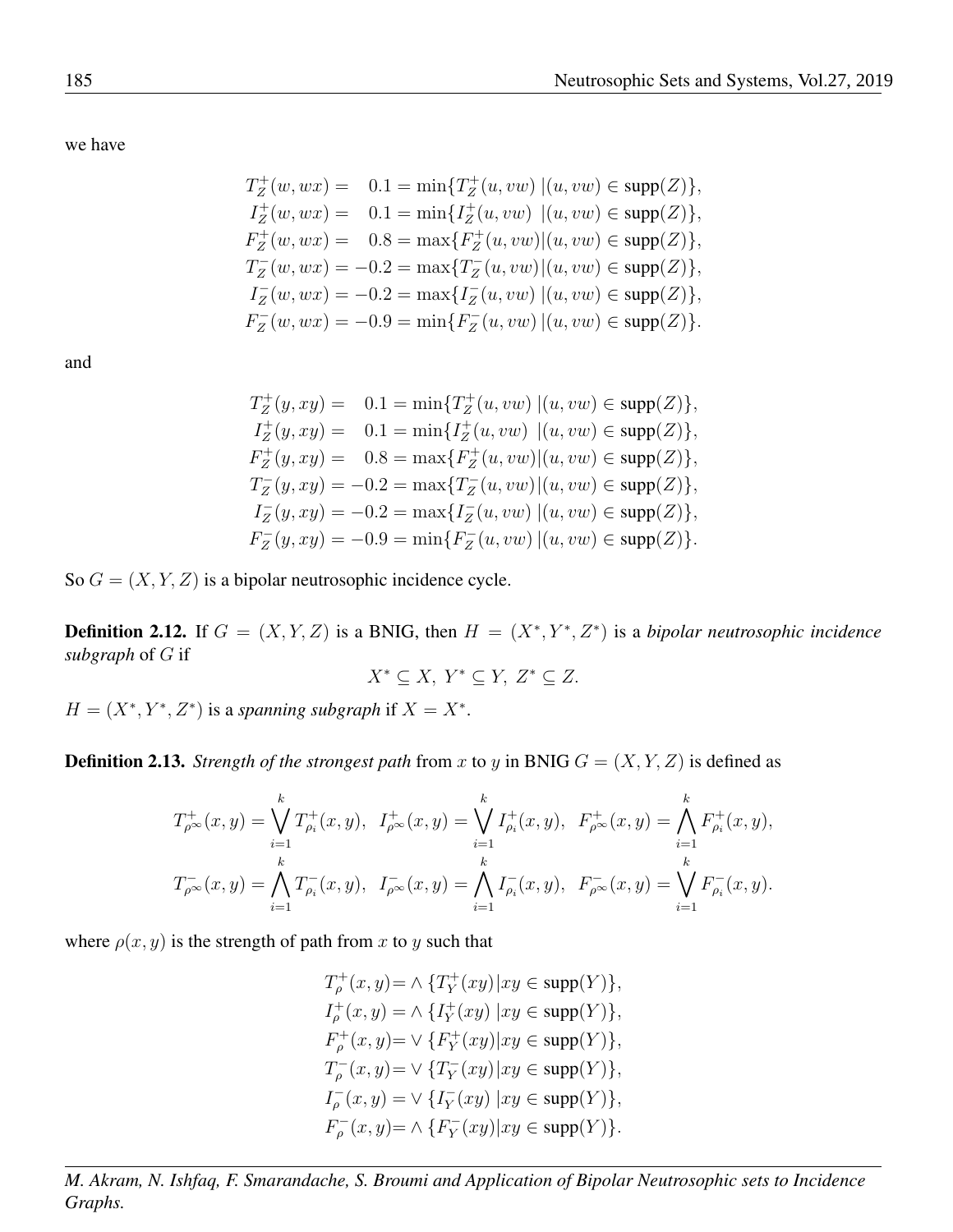**Definition 2.14.** *Incidence strength of the strongest path* from x to wy in BNIG  $G = (X, Y, Z)$  is defined as

$$
T_{\psi^{\infty}}^{+}(x, wy) = \bigvee_{i=1}^{k} T_{\psi_{i}}^{+}(x, wy), \quad T_{\psi^{\infty}}^{-}(x, wy) = \bigwedge_{i=1}^{k} T_{\psi_{i}}^{-}(x, wy),
$$
  
\n
$$
I_{\psi^{\infty}}^{+}(x, wy) = \bigvee_{i=1}^{k} I_{\psi_{i}}^{+}(x, wy), \quad I_{\psi^{\infty}}^{-}(x, wy) = \bigwedge_{i=1}^{k} I_{\psi_{i}}^{-}(x, wy),
$$
  
\n
$$
F_{\psi^{\infty}}^{+}(x, wy) = \bigwedge_{i=1}^{k} F_{\psi_{i}}^{+}(x, wy), \quad F_{\psi^{\infty}}^{-}(x, wy) = \bigvee_{i=1}^{k} F_{\psi_{i}}^{-}(x, wy).
$$

where  $\psi(x, wy)$  is the incidence strength of path from x to wy such that

$$
T_{\psi}^{+}(x, wy) = \wedge \{T_{Z}^{+}(x, wy)|(x, wy) \in \text{supp}(Z)\},
$$
  
\n
$$
I_{\psi}^{+}(x, wy) = \wedge \{I_{Z}^{+}(x, wy)|(x, wy) \in \text{supp}(Z)\},
$$
  
\n
$$
F_{\psi}^{+}(x, wy) = \vee \{F_{Z}^{+}(x, wy)|(x, wy) \in \text{supp}(Z)\},
$$
  
\n
$$
T_{\psi}^{-}(x, wy) = \vee \{T_{Z}^{-}(x, wy)|(x, wy) \in \text{supp}(Z)\},
$$
  
\n
$$
I_{\psi}^{-}(x, wy) = \vee \{I_{Z}^{-}(x, wy)|(x, wy) \in \text{supp}(Z)\},
$$
  
\n
$$
F_{\psi}^{-}(x, wy) = \wedge \{F_{Z}^{-}(x, wy)|(x, wy) \in \text{supp}\}(Z).
$$

**Example 2.15.** In a BNIG  $G = (X, Y, Z)$  as shown in Fig.3 the strength of path  $w,(w,wy), wy,(y,wy), y,(y, yz), yz,(z, yz), z$  is



Figure 3: BNIG  $G = (X, Y, Z)$ 

 $(0.1, 0.1, 0.8, -0.3, -0.4, -0.9),$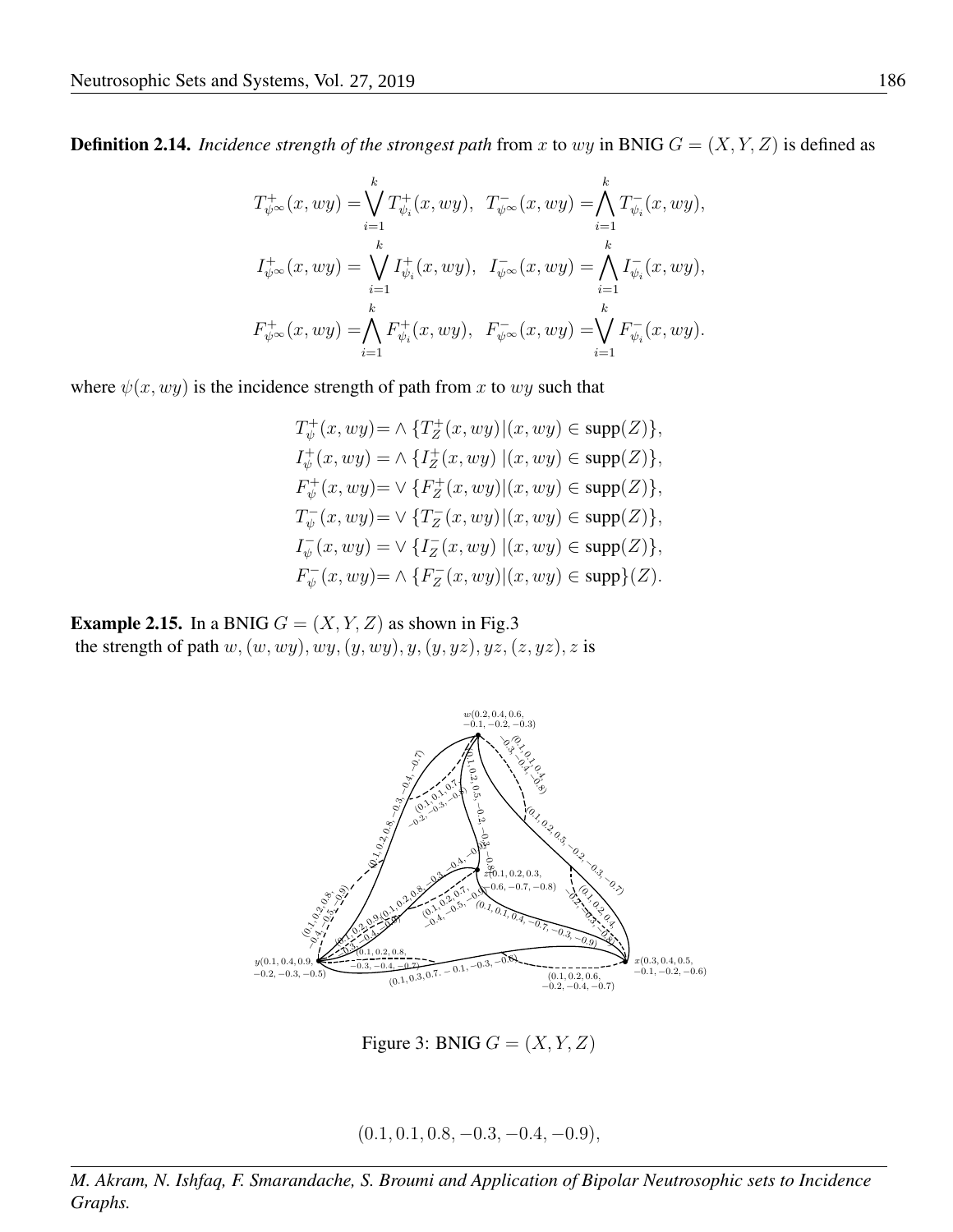the strength of path  $w,(w,wx),wx,(x,wx),x,(x,xy),xy,(y,xy),y,(y,yz),yz,(z,yz),z$  is

 $(0.1, 0.2, 0.8, -0.1, -0.3, -0.9),$ 

the strength of the strongest path from  $w$  to  $z$  is

$$
(0.1, 0.2, 0.8, -0.3, -0.4, -0.9).
$$

In a BNIG  $G = (X, Y, Z)$  as shown in Fig.3

the incidence strength of the path  $w,(w,wy), wy,(y,wy), y,(y, yz), yz$  is

$$
(0.1, 0.1, 0.9, -0.2, -0.3, -0.9),
$$

the incidence strength of the path  $w,(w,wx),wx,(x,wx),x,(x,xy),xy,(y,xy),y,(y,yz),yz$  is

$$
(0.1, 0.1, 0.8, -0.2, -0.3, -0.9),
$$

the incidence strength of strongest path from  $w$  to  $yz$  is

$$
(0.1, 0.1, 0.8, -0.2, -0.3, -0.9).
$$

**Definition 2.16.** BNIG  $G = (X, Y, Z)$  is called a *tree* if and only if supp(G)=(supp(X),supp(Y),supp(Z)) is a tree.

**Definition 2.17.**  $G = (X, Y, Z)$  is a *bipolar single-valued neutrosophic tree* if and only if bipolar neutrosophic incidence spanning subgraph  $H = (X, Y^*, Z^*)$  of  $G = (X, Y, Z)$  is a tree such that

$$
\begin{array}{l} T_Y^+(xy) < T_{\phi^\infty}^+(x,y), \;\; I_Y^+(xy) < I_{\phi^\infty}^+(x,y), \;\; F_Y^+(xy) > F_{\phi^\infty}^+(x,y), \\[2mm] T_Y^-(xy) > T_{\phi^\infty}^-(x,y), \;\; I_Y^-(xy) > I_{\phi^\infty}^-(x,y), \;\; F_Y^-(xy) < F_{\phi^\infty}^-(x,y), \;\; \forall xy \in \text{supp}(Y) \backslash \text{supp}(Y^*). \end{array}
$$

where  $\phi^{\infty}(x, y)$  is the strength of strongest path from x to y in  $H = (X, Y^*, Z^*)$ .

**Definition 2.18.**  $G = (X, Y, Z)$  is a *bipolar neutrosophic incidence tree* if and only if bipolar neutrosophic incidence spanning subgraph  $H = (X, Y^*, Z^*)$  of  $G = (X, Y, Z)$  is a tree such that

$$
T_Z^+(x, xy) < T_{\tau^{\infty}}^+(x, xy), \quad I_Z^+(x, xy) < I_{\tau^{\infty}}^+(x, xy), \quad F_Z^+(x, xy) > F_{\tau^{\infty}}^+(x, xy),
$$
\n
$$
T_Z^-(x, xy) > T_{\tau^{\infty}}^-(x, xy), \quad I_Z^-(x, xy) > I_{\tau^{\infty}}^-(x, xy), \quad F_Z^-(x, xy) < F_{\tau^{\infty}}^-(x, xy), \quad \forall (x, xy) \in \text{supp}(Z) \setminus \text{supp}(Z^*).
$$

where  $\tau^{\infty}(x, xy)$  is the strength of strongest path from x to  $xy$  in  $H = (X, Y^*, Z^*)$ .

**Example 2.19.**  $G = (X, Y, Z)$  is a bipolar neutrosophic tree as shown in Fig.4 because a bipolar neutrosophic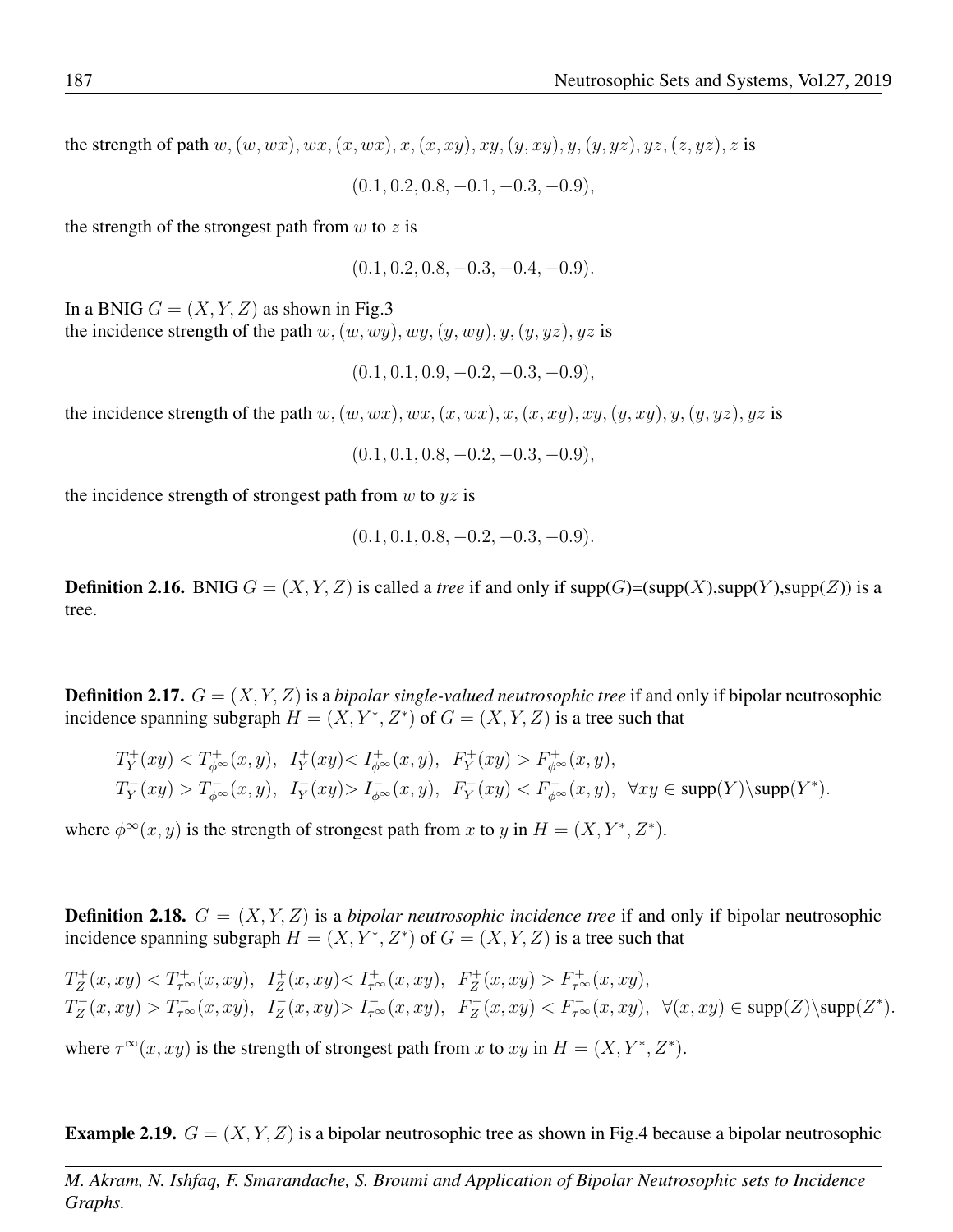incidence spanning subgraph  $H = (X, Y^*, Z^*)$  of  $G = (X, Y, Z)$  as shown in Fig.5 is a tree and

$$
T_Y^+(wx) = 0.1 < 0.2 = T_{\phi^\infty}^+(w, x),
$$
\n
$$
I_Y^+(wx) = 0.1 < 0.2 = I_{\phi^\infty}^+(w, x),
$$
\n
$$
F_Y^+(wx) = 0.9 > 0.7 = F_{\phi^\infty}^+(w, x),
$$
\n
$$
T_Y^-(wx) = -0.1 > -0.2 = T_{\phi^\infty}^-(w, x),
$$
\n
$$
I_Y^-(wx) = -0.2 > -0.3 = I_{\phi^\infty}^-(w, x),
$$
\n
$$
F_Y^-(wx) = -0.9 < -0.8 = F_{\phi^\infty}^-(w, x).
$$



Figure 4: BNIG  $G = (X, Y, Z)$ 

**Theorem 2.20.** *Let*  $G = (X, Y, Z)$  *be a cycle. Then*  $G = (X, Y, Z)$  *is a bipolar neutrosophic cycle if and only if*  $G = (X, Y, Z)$  *is not a bipolar neutrosophic tree.*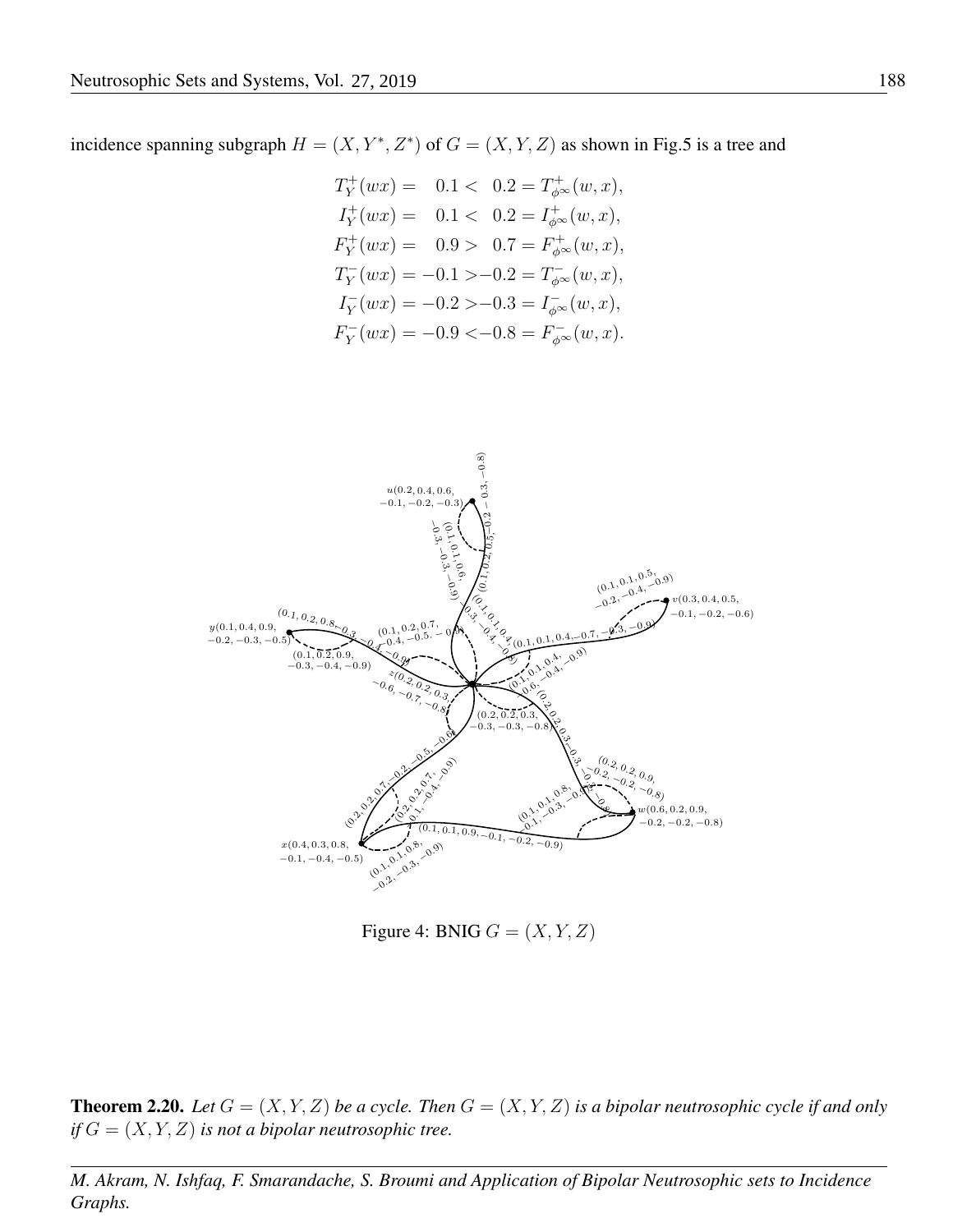

Figure 5:  $H = (X, Y^*, Z^*)$ 

*Proof.* Let  $G = (X, Y, Z)$  be a bipolar neutrosophic cycle. So there exists  $uv, xy \in \text{supp}(Y)$  such that

$$
T_Y^+(uv) = T_Y^+(xy) = \wedge \{T_Y^+(yz) | yz \in \text{supp}(Y)\},
$$
  
\n
$$
I_Y^+(uv) = I_Y^+(xy) = \wedge \{I_Y^+(yz) | yz \in \text{supp}(Y)\},
$$
  
\n
$$
F_Y^+(uv) = F_Y^+(xy) = \vee \{F_Y^+(yz) | yz \in \text{supp}(Y)\},
$$
  
\n
$$
T_Y^-(uv) = T_Y^-(xy) = \vee \{T_Y^-(yz) | yz \in \text{supp}(Y)\},
$$
  
\n
$$
I_Y^-(uv) = I_Y^-(xy) = \vee \{I_Y^-(yz) | yz \in \text{supp}(Y)\},
$$
  
\n
$$
F_Y^-(uv) = F_Y^-(xy) = \wedge \{F_Y^-(yz) | yz \in \text{supp}(Y)\}.
$$

If  $H = (X, Y^*, Z^*)$  is a spanning bipolar neutrosophic incidence tree of  $G = (X, Y, Z)$ , then supp $(Y) \$ supp $(Y^*)$  $\{yz\}$  for some  $y, z \in V$  because  $G = (X, Y, Z)$  is a cycle. Hence there exists no path between y and z in  $H = (X, Y^*, Z^*)$  such that

$$
\begin{array}{ll} T_Y^+(yz)\!\!<\!\! T_{\phi^\infty}^+(y,z), \;\; I_Y^+(yz)\!<\!\! I_{\phi^\infty}^+(y,z), \;\; F_Y^+(yz)\!\!>\!\! F_{\phi^\infty}^+(y,z), \\ T_Y^-(yz)\!\!>\!\! T_{\phi^\infty}^-(y,z), \;\; I_Y^-(yz)\!>\!\! I_{\phi^\infty}^-(y,z), \;\; F_Y^-(yz)\!\!<\!\! F_{\phi^\infty}^-(y,z). \end{array}
$$

Thus,  $G = (X, Y, Z)$  is not a bipolar neutrosophic tree. Conversely, let  $G = (X, Y, Z)$  be not a bipolar neutrosophic tree. Because  $G = (X, Y, Z)$  is a cycle, so for all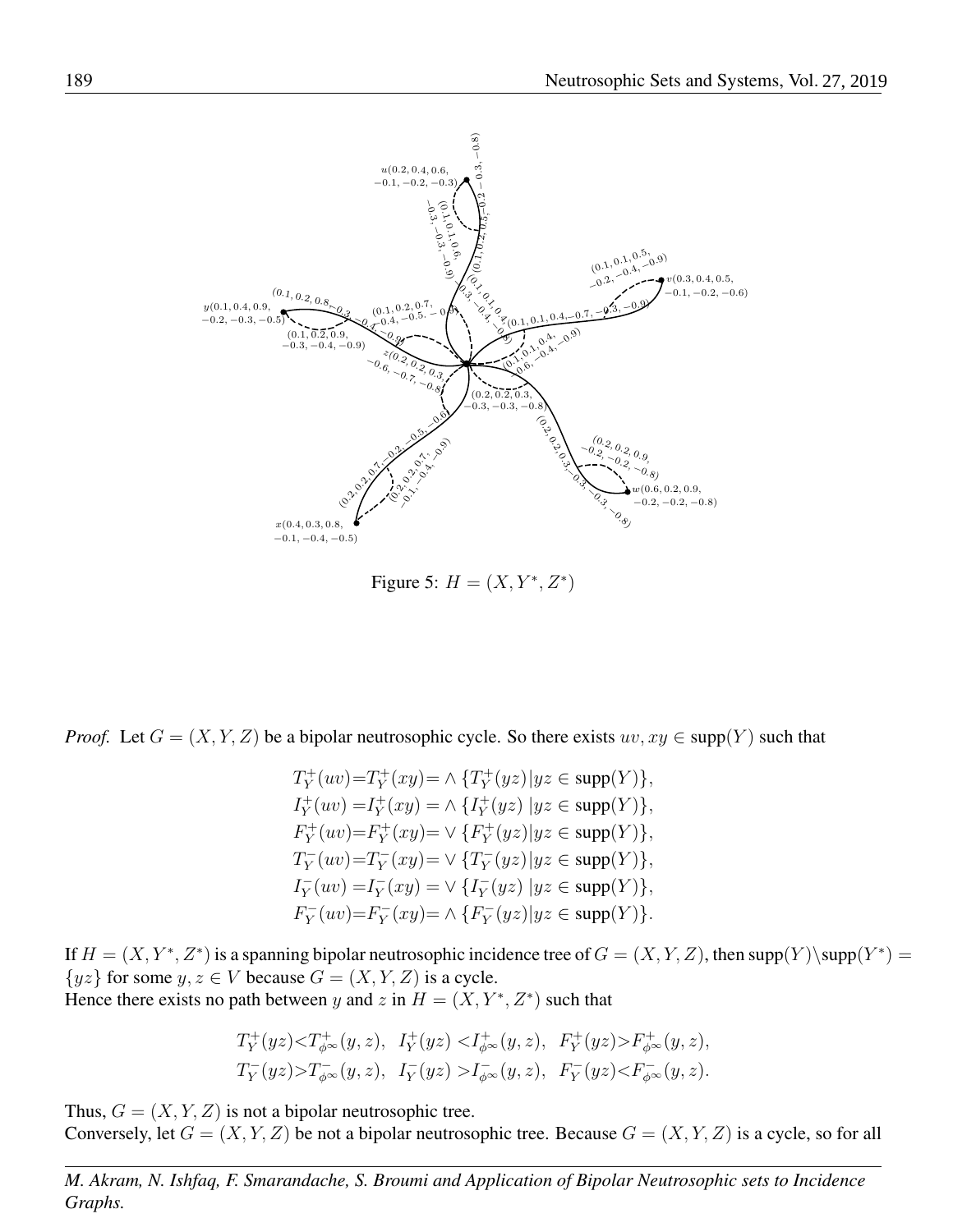$yz \in \text{supp}(Y), H = (X, Y^*, Z^*)$  is spanning bipolar neutrosophic incidence tree in  $G = (X, Y, Z)$  such that

$$
\begin{array}{ll} T_Y^+(yz){\geq}T_{\phi^\infty}^+(y,z), \;\; I_Y^+(yz)\geq \!I_{\phi^\infty}^+(y,z), \;\; F_Y^+(yz){\leq}F_{\phi^\infty}^+(y,z),\\ T_Y^-(yz){\leq}T_{\phi^\infty}^-(y,z), \;\; I_Y^-(yz)\leq \!I_{\phi^\infty}^-(y,z), \;\; F_Y^-(yz){\geq}F_{\phi^\infty}^-(y,z). \end{array}
$$

where

$$
T_{Y^*}^+(yz) = 0
$$
,  $I_{Y^*}^+(yz) = 0$ ,  $F_{Y^*}^+(yz) = 0$ ,  
\n $T_{Y^*}^-(yz) = 0$ ,  $I_{Y^*}^-(yz) = 0$ ,  $F_{Y^*}^-(yz) = 0$ .

and

$$
T_{Y^*}^+(uv) = T_Y^+(uv), \ I_{Y^*}^+(uv) = I_Y^+(uv), \ F_{Y^*}^+(uv) = F_Y^+(uv),
$$
  

$$
T_{Y^*}^-(uv) = T_Y^-(uv), \ I_{Y^*}^-(uv) = I_Y^-(uv), \ F_{Y^*}^-(uv) = F_Y^-(uv), \forall uv \in \text{supp}(Y) \setminus \{yz\}.
$$

Hence, there exists more than one edge such that

 $T_Y^+$  $Y^+(yz) = \wedge \{T^+_Y\}$  $Y^+(xy)|xy \in \text{supp}(Y)\},$  $I_Y^+$  $Y^+(yz) = \wedge \{ I_Y^+$  $Y^+(xy)|xy \in \text{supp}(Y)\},$  $F_Y^+$  $Y^+(yz) = \vee \{F^+_Y$  $Y<sup>+</sup><sub>Y</sub>(xy)|xy \in \text{supp}(Y)\},$  $T_Y^-(yz) = \vee \{T_Y^-(xy)|xy \in \text{supp}(Y)\},$  $I_Y^-(yz) = \vee \{ I_Y^-(xy) | xy \in \text{supp}(Y) \},$  $F_Y^-(yz) = \wedge \{ F_Y^-(xy) | xy \in \text{supp}(Y) \}.$ 

Thus,  $G = (X, Y, Z)$  is a bipolar neutrosophic cycle.

**Theorem 2.21.** *If*  $G = (X, Y, Z)$  *is a bipolar neutrosophic tree and supp* $(G) = (supp(X), supp(Y), supp(Z))$ *is not a tree, then there exists at least one edge*  $xy \in supp(Y)$  *such that* 

$$
\begin{array}{l} T_Y^+(xy) {<} T_{\mu^\infty}^+(x,y), \;\; I_Y^+(xy) {<} I_{\mu^\infty}^+(x,y), \;\; F_Y^+(xy) {>} F_{\mu^\infty}^+(x,y), \\ T_Y^-(xy) {>} T_{\mu^\infty}^-(x,y), \;\; I_Y^-(xy) {>} I_{\mu^\infty}^-(x,y), \;\; F_Y^-(xy) {<} F_{\mu^\infty}^-(x,y). \end{array}
$$

*where*  $\mu^{\infty}(x, y)$  *is the strength of strongest path between* u *and* v *in*  $G = (X, Y, Z)$ *.* 

*Proof.* Let  $G = (X, Y, Z)$  be a bipolar neutrosophic tree, then there exists a bipolar neutrosophic spanning subgraph  $H = (X, Y^*, Z^*)$  that is tree and

$$
\begin{array}{l} T_Y^+(xy) {<} T_{\rho^\infty}^+(x,y), \ \ I_Y^+(xy) {<} I_{\rho^\infty}^+(x,y), \ \ F_Y^+(xy) {>} F_{\rho^\infty}^+(x,y), \\ T_Y^-(xy) {>} T_{\rho^\infty}^-(x,y), \ \ I_Y^-(xy) {>} I_{\rho^\infty}^-(x,y), \ \ F_Y^-(xy) {<} F_{\rho^\infty}^-(x,y), \forall uv \in \text{supp}(Y) \backslash \text{supp}(Y^*). \end{array}
$$

Also

$$
\begin{array}{l} T^+_{\rho^\infty}(x,y)\leq\!\! T^+_{\mu^\infty}(x,y),\; I^+_{\rho^\infty}(x,y)\leq\!\! I^+_{\mu^\infty}(x,y),\; F^+_{\rho^\infty}(x,y)\geq\!\! F^+_{\mu^\infty}(x,y),\\ T^-_{\rho^\infty}(x,y)\geq\!\! T^-_{\mu^\infty}(x,y),\; I^-_{\rho^\infty}(x,y)\geq\!\! I^-_{\mu^\infty}(x,y),\; F^-_{\rho^\infty}(x,y)\leq\!\! F^-_{\mu^\infty}(x,y). \end{array}
$$

*M. Akram, N. Ishfaq, F. Smarandache, S. Broumi and Application of Bipolar Neutrosophic sets to Incidence Graphs.*

 $\Box$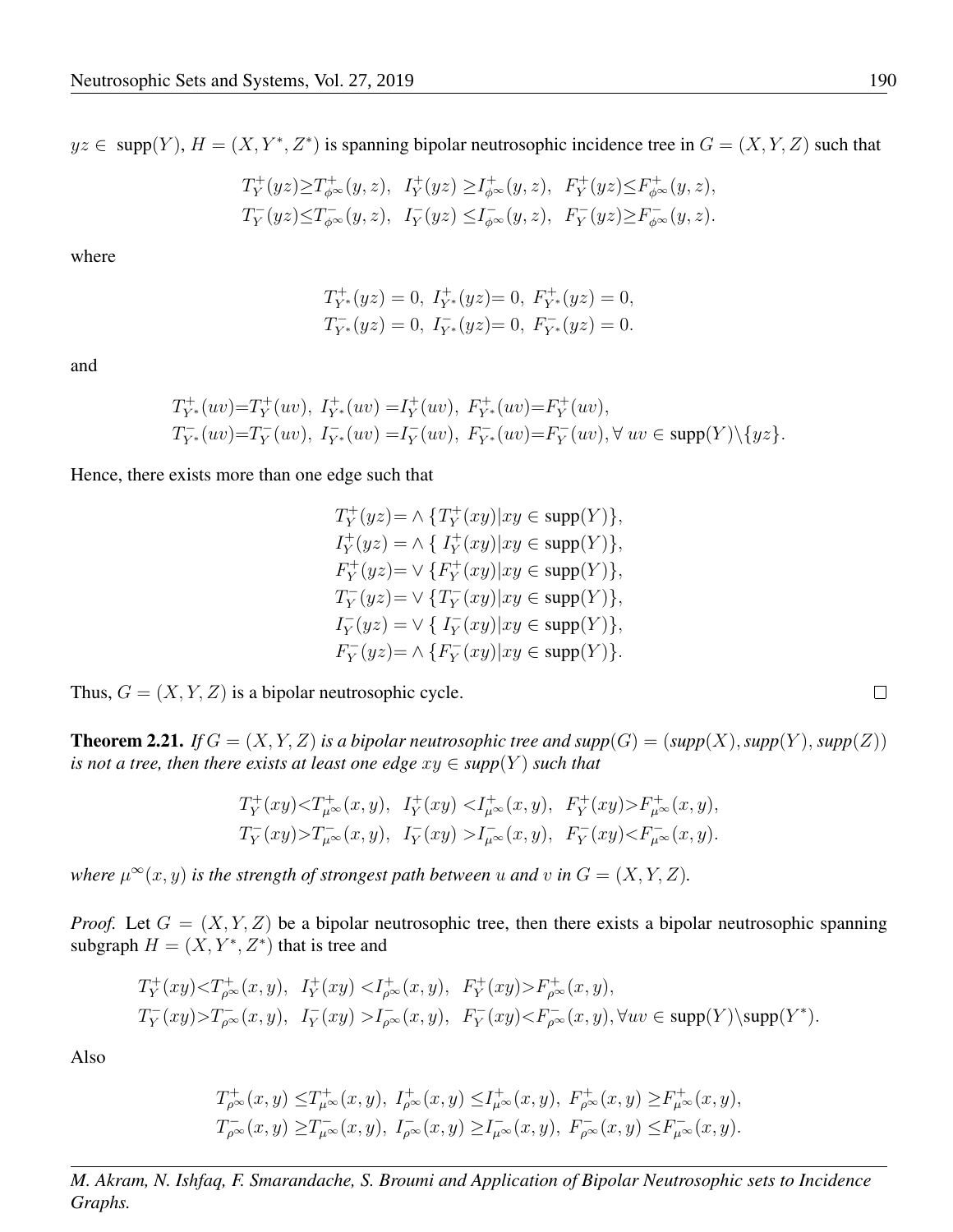$\Box$ 

Thus,

$$
T_Y^+(xy) < T_{\mu^{\infty}}^+(x, y), \quad I_Y^+(xy) < I_{\mu^{\infty}}^+(x, y), \quad F_Y^+(xy) > F_{\mu^{\infty}}^+(x, y),
$$
  

$$
T_Y^-(xy) > T_{\mu^{\infty}}^-(x, y), \quad I_Y^-(xy) > I_{\mu^{\infty}}^-(x, y), \quad F_Y^-(xy) < F_{\mu^{\infty}}^-(x, y), \forall uv \in \text{supp}(Y) \setminus \text{supp}(Y^*)
$$

and by hypothesis there exists at least one edge  $xy \in \text{supp}(Y)$ .

**Theorem 2.22.** Let  $G = (X, Y, Z)$  be a cycle. Then  $G = (X, Y, Z)$  is a bipolar neutrosophic incidence cycle *if and only if*  $G = (X, Y, Z)$  *is not a bipolar neutrosophic incidence tree.* 

*Proof.* Let  $G = (X, Y, Z)$  be a bipolar neutrosophic incidence cycle. Then there exist at least two  $(x, wy) \in$  $supp(Z)$  such that

> $T_Z^+$  $Z_Z^+(x,yz) = \min\{T_Z^+\}$  $Z_Z^+(u,vw) \mid (u,vw) \in \text{supp}(Z) \},$  $I_Z^+$  $Z^+(x,yz) = \min\{I_Z^+\}$  $Z_Z^+(u, vw) \ | (u, vw) \in \text{supp}(Z) \},$  $F_Z^+$  $Z_Z^+(x,yz) = \max\{F_Z^+\}$  $Z_Z^+(u,vw)|(u,vw) \in \text{supp}(Z)\},$  $T_Z^-(x, yz) = \max\{T_Z^-(u, vw) | (u, vw) \in \text{supp}(Z)\},$  $I_Z^-(x, yz) = \max\{I_Z^-(u, vw) | (u, vw) \in \text{supp}(Z)\},\$  $F_Z^-(x, yz) = \min\{F_Z^-(u, vw) | (u, vw) \in \text{supp}(Z)\}.$

If  $H = (X, Y^*, Z^*)$  is a spanning bipolar neutrosophic incidence tree of  $G = (X, Y, Z)$ , then supp $(Z) \setminus supp(Z^*) =$  $\{(x,yz)\}\$ for some  $x \in V$   $yz \in \text{supp}(Y)$ .

Hence there exists no path between x and  $yz$  in  $H = (X, Y^*, Z^*)$  such that

$$
T_Z^+(x,yz) < T_{\tau^{\infty}}^+(x,yz), \quad I_Z^+(x,yz) < I_{\tau^{\infty}}^+(x,yz), \quad F_Z^+(x,yz) > F_{\tau^{\infty}}^+(x,yz),
$$
\n
$$
T_Z^-(x,yz) > T_{\tau^{\infty}}^-(x,yz), \quad I_Z^-(x,yz) > I_{\tau^{\infty}}^-(x,yz), \quad F_Z^-(x,yz) < F_{\tau^{\infty}}^-(x,yz).
$$

Thus,  $G = (X, Y, Z)$  is not a bipolar neutrosophic incidence tree. Conversely, let  $G = (X, Y, Z)$  be not a bipolar neutrosophic incidence tree. Then for all  $(x, yz) \in \text{supp}(Z)$ ,  $H = (X, Y^*, Z^*)$  is spanning bipolar neutrosophic incidence tree in  $G = (X, Y, Z)$  such that

$$
T_Z^+(x,yz) \ge T_{\tau^{\infty}}^+(x,yz), \quad I_Z^+(x,yz) \ge I_{\tau^{\infty}}^+(x,yz), \quad F_Z^+(x,yz) \le F_{\tau^{\infty}}^+(x,yz),
$$
  

$$
T_Z^-(x,yz) \le T_{\tau^{\infty}}^-(x,yz), \quad I_Z^-(x,yz) \le I_{\tau^{\infty}}^-(x,yz), \quad F_Z^-(x,yz) \ge F_{\tau^{\infty}}^-(x,yz).
$$

where

$$
T_{Z^*}^+(x, yz) = 0, \ I_{Z^*}^+(x, yz) = 0, \ F_{Z^*}^+(x, yz) = 0,
$$
  

$$
T_{Z^*}^-(x, yz) = 0, \ I_{Z^*}^-(x, yz) = 0, \ F_{Z^*}^-(x, yz) = 0.
$$

and

$$
T_{Z^*}^+(u, vw) = T_Z^+(u, vw), \quad I_{z^*}^+(u, vw) = I_Z^+(u, vw), \quad F_{Z^*}^+(u, vw) = F_Z^+(u, vw),
$$
  
\n
$$
T_{Z^*}^-(u, vw) = T_Z^-(u, vw), \quad I_{Z^*}^-(u, vw) = I_Z^-(u, vw), \quad F_{Z^*}^-(u, vw) = F_Z^-(u, vw), \forall (u, vw) \in \text{supp}(Z) \setminus \{(x, yz)\}.
$$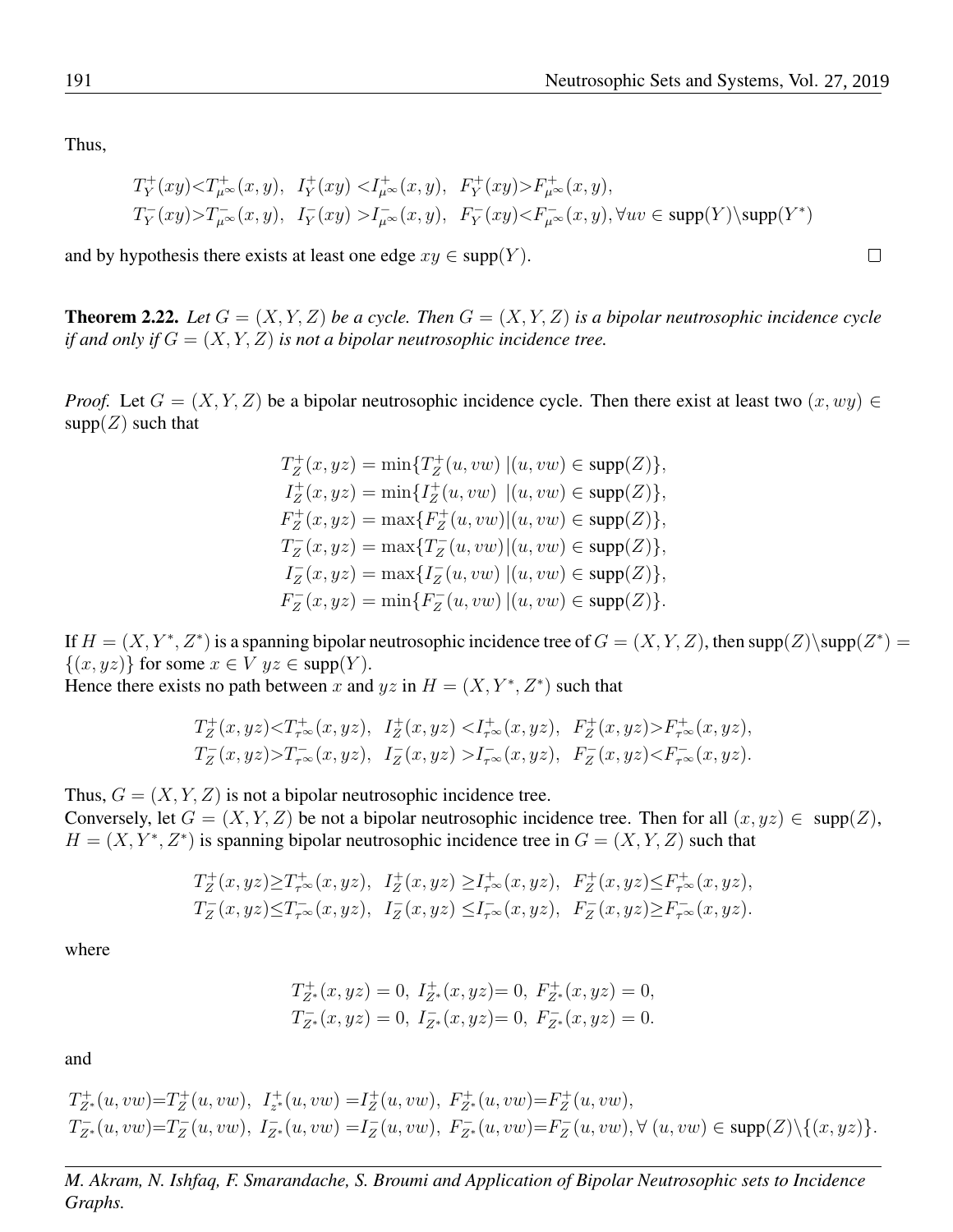Hence, there exists more than one pair such that

$$
T_Z^+(u, vw) = \wedge \{T_Z^+(x, yz) | (x, yz) \in \text{supp}(Z)\},
$$
  
\n
$$
I_Z^+(u, vw) = \wedge \{L_Z^+(x, yz) | (x, yz) \in \text{supp}(Z)\},
$$
  
\n
$$
F_Z^+(u, vw) = \vee \{F_Z^+(x, yz) | (x, yz) \in \text{supp}(Z)\},
$$
  
\n
$$
T_Z^-(u, vw) = \vee \{T_Z^-(x, yz) | (x, yz) \in \text{supp}(Z)\},
$$
  
\n
$$
I_Z^-(u, vw) = \vee \{L_Z^-(x, yz) | (x, yz) \in \text{supp}(Z)\},
$$
  
\n
$$
F_Z^-(u, vw) = \wedge \{F_Z^-(x, yz) | (x, yz) \in \text{supp}(Z)\}.
$$

Thus,  $G = (X, Y, Z)$  is a bipolar neutrosophic incidence cycle.

**Definition 2.23.** Let  $G = (X, Y, Z)$  be a BNIG. An edge xy is called a *strong edge* if

$$
T_Y^+(xy) \ge T_{\epsilon^\infty}(x, y), \ T_Y^-(xy) \le T_{\epsilon^\infty}(x, y),
$$
  
\n
$$
I_Y^+(xy) \ge I_{\epsilon^\infty}(x, y), \ I_Y^-(xy) \le I_{\epsilon^\infty}(x, y),
$$
  
\n
$$
F_Y^+(xy) \le F_{\epsilon^\infty}(x, y), \ F_Y^-(xy) \ge F_{\epsilon^\infty}(x, y).
$$

An edge xy is called α*-strong* if

$$
T_Y^+(xy) > T_{\epsilon^{\infty}}^+(x, y), \ T_Y^-(xy) < T_{\epsilon^{\infty}}^-(x, y),
$$
  
\n
$$
I_Y^+(xy) > I_{\epsilon^{\infty}}^+(x, y), \ I_Y^-(xy) < I_{\epsilon^{\infty}}^-(x, y),
$$
  
\n
$$
F_Y^+(xy) < F_{\epsilon^{\infty}}^+(x, y), \ F_Y^-(xy) > F_{\epsilon^{\infty}}^-(x, y).
$$

An edge xy is called β*-strong* if

$$
T_Y^+(xy) = T_{\epsilon^{\infty}}^+(x, y), \ T_Y^-(xy) = T_{\epsilon^{\infty}}^-(x, y), I_Y^+(xy) = I_{\epsilon^{\infty}}^+(x, y), \ I_Y^-(xy) = I_{\epsilon^{\infty}}^-(x, y), F_Y^+(xy) = F_{\epsilon^{\infty}}^+(x, y), \ F_Y^-(xy) = F_{\epsilon^{\infty}}^-(x, y).
$$

where  $\epsilon^{\infty}(x, y)$  is the strength of strongest path between x and y.

**Definition 2.24.** Let  $G = (X, Y, Z)$  be a BNIG. An edge xy is called a  $\delta$ -edge if

$$
\begin{array}{l} T_Y^+(xy)\!<\!\! T_{\epsilon^\infty}^+(x,y),\ T_Y^-(x,y)\!>\! T_{\epsilon^\infty}^-(x,y),\\ I_Y^+(xy)\!<\!\! I_{\epsilon^\infty}^+(x,y),\ \ I_Y^-(x,y)\!>\! I_{\epsilon^\infty}^-(x,y),\\ F_Y^+(xy)\!>\! F_{\epsilon^\infty}^+(x,y),\ F_Y^-(x,y)\!<\! F_{\epsilon^\infty}^-(x,y).\end{array}
$$

**Definition 2.25.** Let  $G = (X, Y, Z)$  be a BNIG. A pair  $(w, xy)$  is called a *strong pair* if

$$
T_Z^+(w, xy) \ge T_{\eta^{\infty}}^+(w, xy), T_Z^-(w, xy) \le T_{\eta^{\infty}}^-(w, xy),
$$
  
\n
$$
I_Z^+(w, xy) \ge I_{\eta^{\infty}}^+(w, xy), I_Z^-(w, xy) \le I_{\eta^{\infty}}^-(w, xy),
$$
  
\n
$$
F_Z^+(w, xy) \le F_{\eta^{\infty}}^+(w, xy), F_Z^-(w, xy) \ge F_{\eta^{\infty}}^-(w, xy).
$$

*M. Akram, N. Ishfaq, F. Smarandache, S. Broumi and Application of Bipolar Neutrosophic sets to Incidence Graphs.*

 $\Box$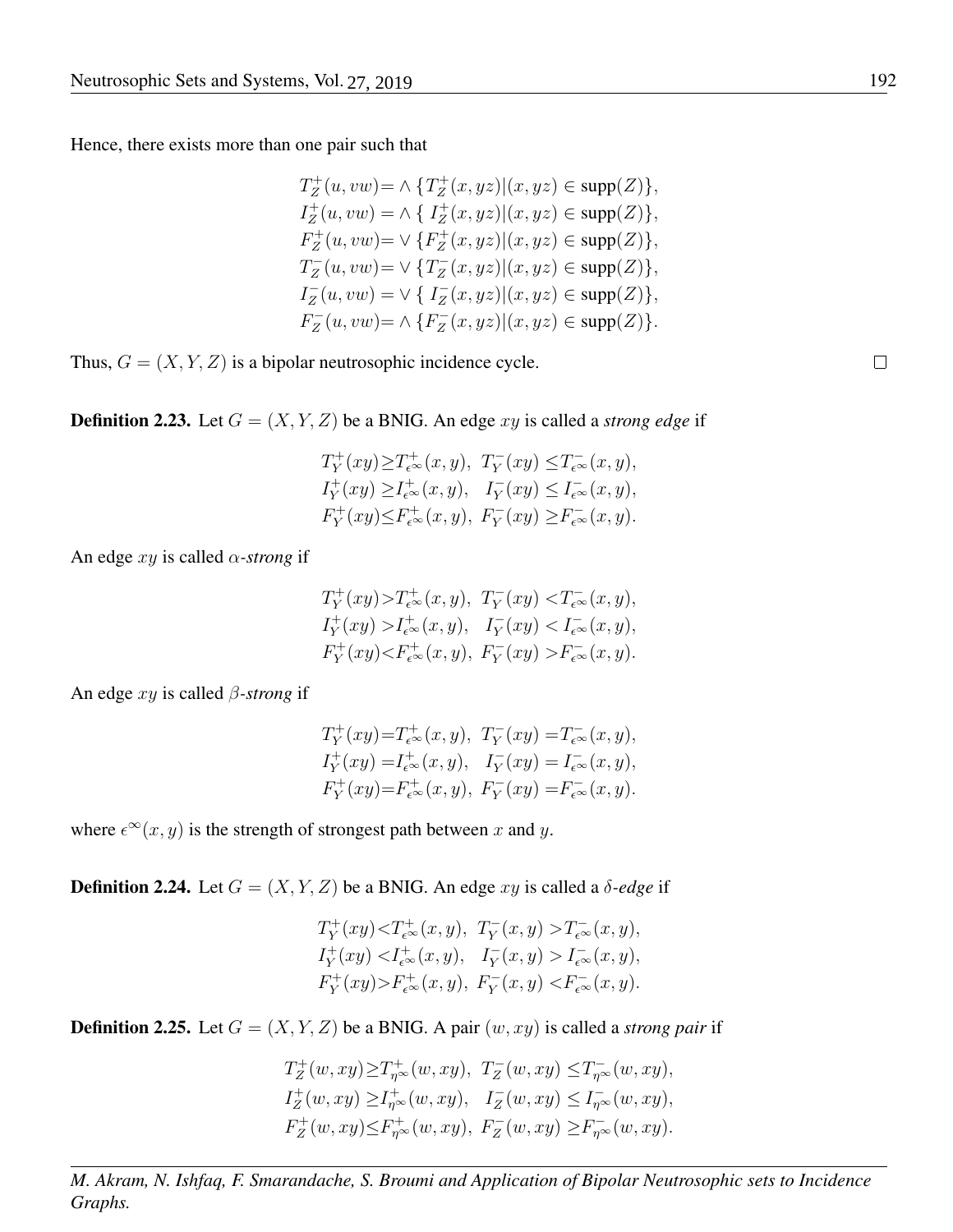A pair  $(w, xy)$  is called  $\alpha$ -strong if

$$
T_Z^+(w, xy) > T_{\eta^{\infty}}^+(w, xy), \ T_Z^-(w, xy) < T_{\eta^{\infty}}^-(w, xy),
$$
  
\n
$$
I_Z^+(w, xy) > I_{\eta^{\infty}}^+(w, xy), \ I_Z^-(w, xy) < I_{\eta^{\infty}}^-(w, xy),
$$
  
\n
$$
F_Z^+(w, xy) < F_{\eta^{\infty}}^+(w, xy), \ F_Z^-(w, xy) > F_{\eta^{\infty}}^-(w, xy).
$$

A pair (w, xy) is called β*-strong* if

$$
T_Z^+(w, xy) = T_{\eta^\infty}^+(w, xy), \ T_Z^-(w, xy) = T_{\eta^\infty}^-(w, xy),
$$
  
\n
$$
I_Z^+(w, xy) = I_{\eta^\infty}^+(w, xy), \ I_Z^-(w, xy) = I_{\eta^\infty}^-(w, xy),
$$
  
\n
$$
F_Z^+(w, xy) = F_{\eta^\infty}^+(w, xy), \ F_Z^-(w, xy) = F_{\eta^\infty}^-(w, xy).
$$

where  $\eta^{\infty}(w, xy)$  is incidence strength of strongest path between w and xy.

**Definition 2.26.** Let  $G = (X, Y, Z)$  be a BNIG. A pair  $(w, xy)$  is called a  $\delta$ -pair if

$$
T_Z^+(w, xy) < T_{\eta^{\infty}}^+(w, xy), \ T_Z^-(w, xy) > T_{\eta^{\infty}}^-(w, xy),
$$
  
\n
$$
I_Z^+(w, xy) < I_{\eta^{\infty}}^+(w, xy), \ I_Z^-(w, xy) > I_{\eta^{\infty}}^-(w, xy),
$$
  
\n
$$
F_Z^+(w, xy) > F_{\eta^{\infty}}^+(w, xy), \ F_Z^-(w, xy) < F_{\eta^{\infty}}^-(w, xy).
$$



Figure 6: BNIG  $G = (X, Y, Z)$ 

Example 2.27. In Fig.6 all edges except xw are strong. Indeed, wz and xz are  $\alpha$ -strong edges. whereas, a pair  $(z, wz)$  is an  $\alpha$ -strong pair and  $(w, xw)$  is a  $\beta$ -strong pair.

**Definition 2.28.** A path P in  $G = (X, Y, Z)$  is called a *strong path* if all edges and pairs of P are strong. If strong path is closed, then it is called a *strong cycle*.

**Example 2.29.** In Fig.7 a path  $x, (x, xu), xu, (u, xu), u, (u, uw), uw, (w, uw), w$  is strong path.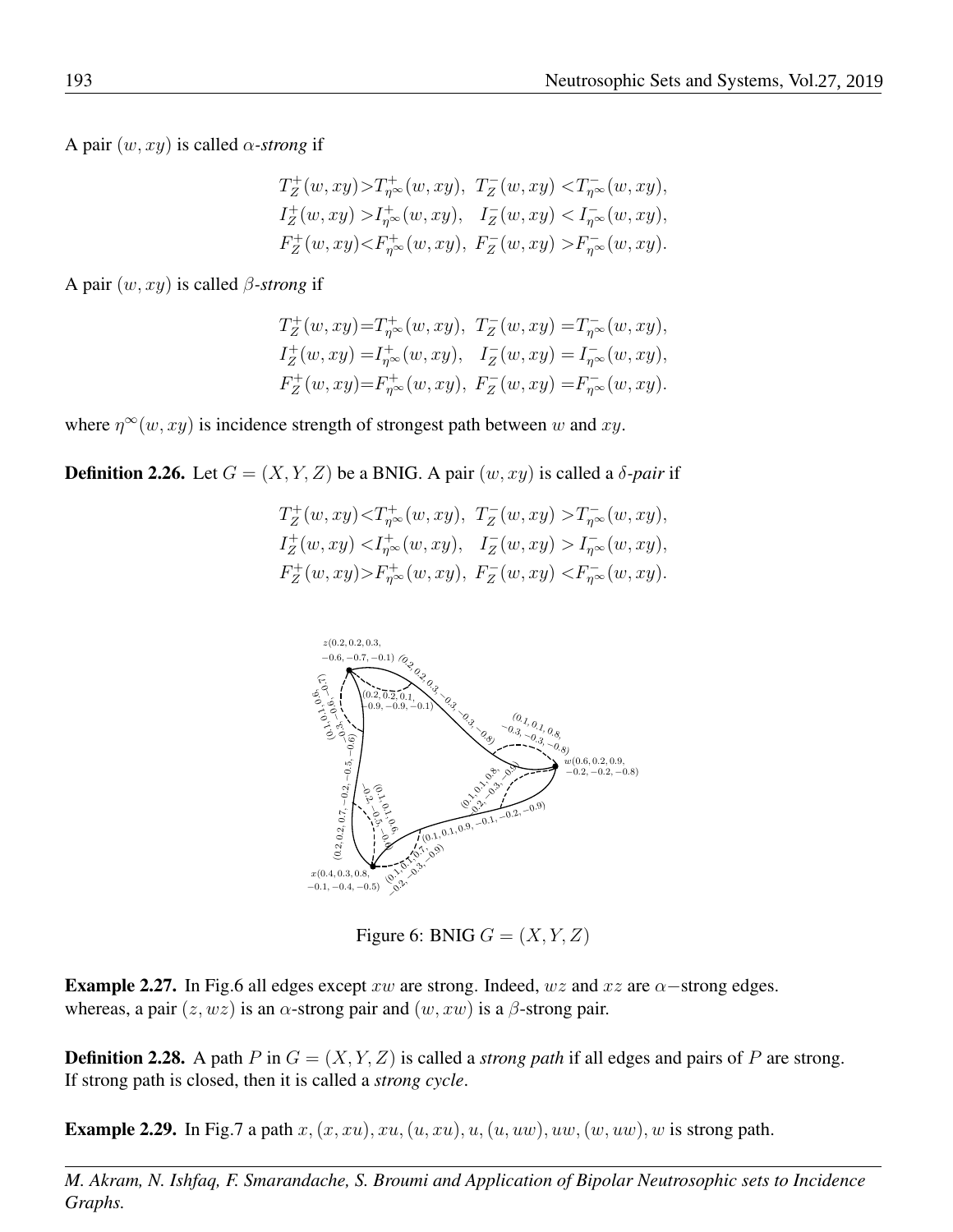

Figure 7: BNIG  $G = (X, Y, Z)$ 

**Theorem 2.30.** *Let*  $G = (X, Y, Z)$  *be a BNIG. A pair*  $(w, xy)$  *is strong if* 

$$
T_Z^+(w, xy) = \vee \{ T_Z^+(u, vw) | (u, vw) \in supp(Z) \},
$$
  
\n
$$
I_Z^+(w, xy) = \vee \{ I_Z^+(u, vw) | (u, vw) \in supp(Z) \},
$$
  
\n
$$
F_Z^+(w, xy) = \wedge \{ F_Z^+(u, vw) | (u, vw) \in supp(Z) \},
$$
  
\n
$$
T_Z^-(w, xy) = \wedge \{ T_Z^-(u, vw) | (u, vw) \in supp(Z) \},
$$
  
\n
$$
I_Z^-(w, xy) = \wedge \{ I_Z^-(u, vw) | (u, vw) \in supp(Z) \},
$$
  
\n
$$
F_Z^-(w, xy) = \vee \{ F_Z^-(u, vw) | (u, vw) \in supp(Z) \}.
$$

*Proof.* Let  $\psi^{\infty}(w, xy)$  be an incidence strength of strongest path between w and xy in  $G = (X, Y, Z)$ , then

$$
T_{\psi^{\infty}}^{+}(w, xy) \leq T_{Z}^{+}(w, xy), T_{\psi^{\infty}}^{-}(w, xy) \geq T_{Z}^{-}(w, xy),
$$
  
\n
$$
I_{\psi^{\infty}}^{+}(w, xy) \leq I_{Z}^{+}(w, xy), I_{\psi^{\infty}}^{-}(w, xy) \geq I_{Z}^{-}(w, xy),
$$
  
\n
$$
F_{\psi^{\infty}}^{+}(w, xy) \geq F_{Z}^{+}(w, xy), F_{\psi^{\infty}}^{-}(w, xy) \leq F_{Z}^{-}(w, xy).
$$

If  $(w, xy)$  is only one pair such that

$$
T_Z^+(w, xy) = \vee \{ T_Z^+(u, vw) | (u, vw) \in \text{supp}(Z) \},
$$
  
\n
$$
I_Z^+(w, xy) = \vee \{ I_Z^+(u, vw) | (u, vw) \in \text{supp}(Z) \},
$$
  
\n
$$
F_Z^+(w, xy) = \wedge \{ F_Z^+(u, vw) | (u, vw) \in \text{supp}(Z) \},
$$
  
\n
$$
T_Z^-(w, xy) = \wedge \{ T_Z^-(u, vw) | (u, vw) \in \text{supp}(Z) \},
$$
  
\n
$$
I_Z^-(w, xy) = \wedge \{ I_Z^-(u, vw) | (u, vw) \in \text{supp}(Z) \},
$$
  
\n
$$
F_Z^-(w, xy) = \vee \{ F_Z^-(u, vw) | (u, vw) \in \text{supp}(Z) \}.
$$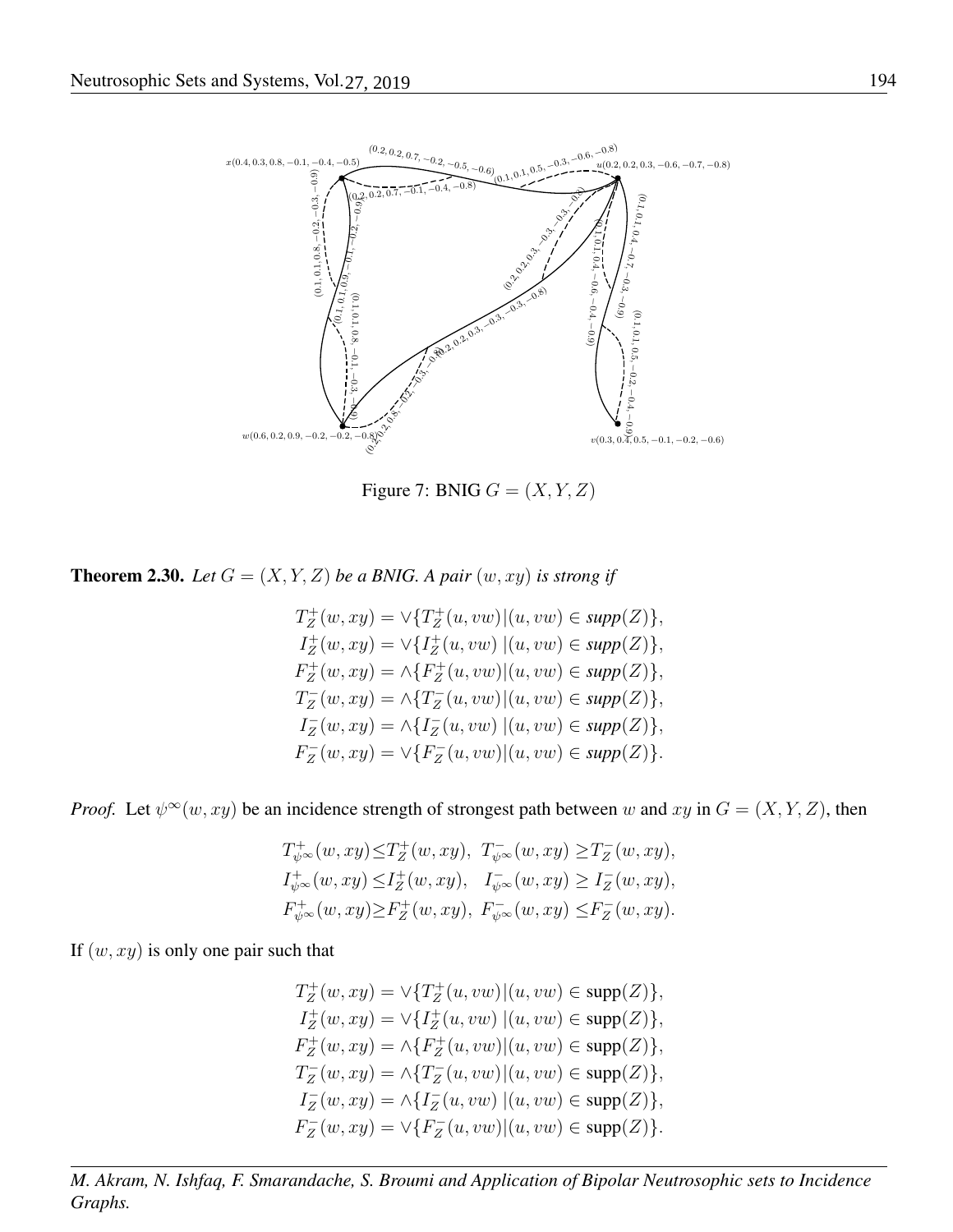then for every path between  $u$  and  $vw$ , we have

$$
T_{\psi^{\infty}}^{+}(u,vw)T_{Z}^{-}(w,xy),
$$
  
\n
$$
I_{\psi^{\infty}}^{+}(u,vw)I_{Z}^{-}(w,xy),
$$
  
\n
$$
F_{\psi^{\infty}}^{+}(u,vw)>F_{Z}^{+}(w,xy), F_{\psi^{\infty}}^{-}(u,vw)
$$

hence

$$
T_{\psi^{\infty}}^{+}(w, xy) < T_{Z}^{+}(w, xy), T_{\psi^{\infty}}^{-}(w, xy) > T_{Z}^{+}(w, xy),
$$
  
\n
$$
I_{\psi^{\infty}}^{+}(w, xy) < I_{Z}^{+}(w, xy), I_{\psi^{\infty}}^{-}(w, xy) > I_{Z}^{+}(w, xy),
$$
  
\n
$$
F_{\psi^{\infty}}^{+}(w, xy) > F_{Z}^{+}(w, xy), F_{\psi^{\infty}}^{-}(w, xy) < F_{Z}^{+}(w, xy).
$$

Thus,  $(w, xy)$  is an  $\alpha$ -strong pair. If  $(w, xy)$  is not unique, then

$$
T_Z^+(w, xy) = T_{\psi^\infty}^+(w, xy), \ T_Z^-(w, xy) = T_{\psi^\infty}^-(w, xy),
$$
  
\n
$$
I_Z^+(w, xy) = I_{\psi^\infty}^+(w, xy), \ I_Z^-(w, xy) = I_{\psi^\infty}^-(w, xy),
$$
  
\n
$$
F_Z^+(w, xy) = F_{\psi^\infty}^+(w, xy), \ F_Z^-(w, xy) = F_{\psi^\infty}^-(w, xy).
$$

Hence  $(w, xy)$  is  $\beta$ -strong pair.

**Theorem 2.31.** *If*  $G = (X, Y, Z)$  *is a bipolar neutrosophic incidence tree and* P *is a strong path between any two vertices* x *and* y*. Then* P *have maximum strength between* x *and* y*.*

*Proof.* Let P be only one strong path between x and y. Because P is strong, all edges and pairs of P are in the spanning bipolar neutrosophic incidence tree H of G. We prove that P is a path between x and y having maximum strength.

Suppose, on contrary that P is not a path having maximum strength from x to y and P' is such a path. Then P and  $P'$  are not equal, hence P and and reversal of  $P'$  form a cycle. Since  $H^*$  is tree, so there exist no cycle in H, Hence any edge  $x'y'$  of P' must not exist in H.

By definition of  $G$ , we have

$$
T_Y^+(x'y') < T_{\phi^{\infty}}^+(x',y'), \quad I_Y^+(x'y') < I_{\phi^{\infty}}^+(x',y'), \quad F_Y^+(x'y') > F_{\phi^{\infty}}^+(x',y'),
$$
  

$$
T_Y^-(x'y') > T_{\phi^{\infty}}^-(x',y'), \quad I_Y^-(x'y') > I_{\phi^{\infty}}^-(x',y'), \quad F_Y^-(x'y') < F_{\phi^{\infty}}^-(x',y').
$$

It means there exist a path between  $x'$  and  $y'$  in H and we can replace all edges  $x'y'$  of  $P'$  which not exist in H by a path  $P^*$  from x to y in H. Hence  $P^*$  is at least as strong as  $P'$ . Hence  $P^*$  and P cannot be equal. So, F and reversal of  $P^*$  form a cycle in H, which is a contradiction to the fact that  $H^*$  is tree.  $\Box$ 

Hence our assumption P is not a path having maximum strength from x to y is wrong.

# 3 Application to Illegal Migration

Suppose Mr.Kamran wants to travel from Bangladesh to India illegally. For this he use all borders line between Bangladesh and India. He have three ways, first one is a direct way, i.e. Bangladesh to India, second one is Bangladesh to Pakistan and Pakistan to India and the third one is Bangladesh to Bhutan, Bhutan to

*M. Akram, N. Ishfaq, F. Smarandache, S. Broumi and Application of Bipolar Neutrosophic sets to Incidence Graphs.*

 $\Box$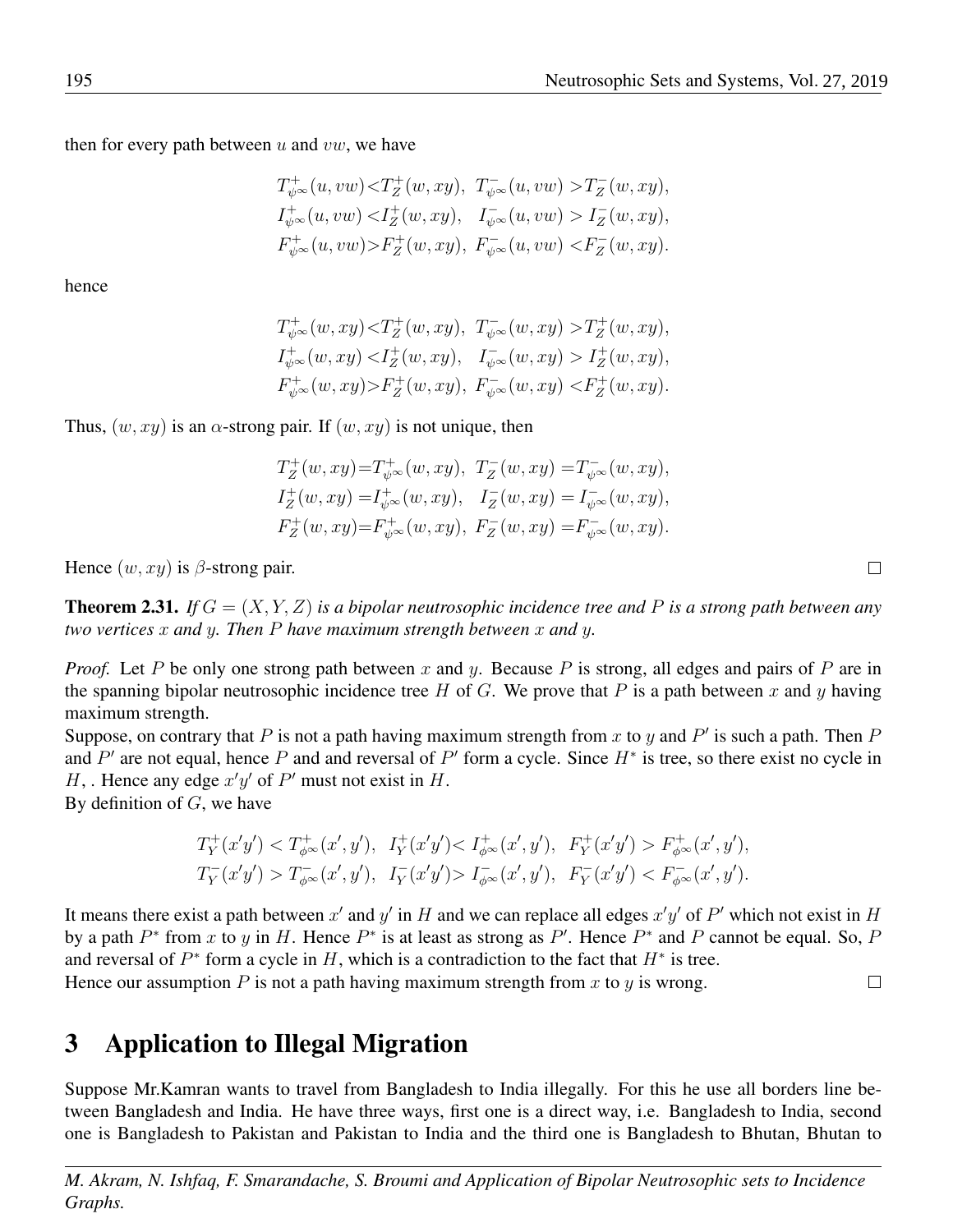Pakistan, Pakistan to Nepal and Nepal to India. Let  $V = \{Bangladesh(BGD), Bhutan(BTN), Pakistan(PAK),\}$ Nepal(NPL), India(IND)} be the set of countries and  $E = \{(BGD, BTN), (BTN, PAK), (PAK, NPL),$  $(NPL, IND), (BGD, PAK), (PAK, IND), (BGD, IND)$  a subset of  $V \times V$ . Let  $X$  be the bipolar neutrosophic set on  $V$ , which is given as

$$
X = \{ (BGD, 0.3, 0.2, 0.6, -0.1, -0.2, -0.5), (BTN, 0.3, 0.6, 0.9, -0.2, -0.4, -0.6),
$$
  

$$
(PAK, 0.4, 0.5, 0.6, -0.1, -0.3, -0.4), (NPL, 0.9, 0.7, 0.8, -0.4, -0.3, -0.4),
$$
  

$$
(IND, 0.6, 0.9, 0.1, -0.1, -0.2, -0.3) \}.
$$

Let  $Y$  be the bipolar neutrosophic relation on  $V$ , which is given as

$$
Y = \{ ((BGD, BTN), 0.1, 0.2, 0.8, -0.2, -0.3, -0.7), ((BTN, PAK), 0.2, 0.5, 0.9, -0.3, -0.3, -0.7), ((PAK, NPL), 0.3, 0.4, 0.7, -0.2, -0.4, -0.5), ((NPL, IND), 0.5, 0.6, 0.7, -0.2, -0.3, -0.5), ((BGD, PAK), 0.3, 0.1, 0.6, -0.2, -0.2, -0.6), ((PAK, IND), 0.4, 0.4, 0.5, -0.1, -0.3, -0.5), ((BGD, IND), 0.2, 0.1, 0.5, -0.1, -0.3, -0.6) \}.
$$

Let Z be the bipolar neutrosophic set on  $V \times E$ , which is given as

$$
Z = \{((BGD, (BGD, BTN)), 0.1, 0.1, 0.7, -0.1, -0.3, -0.8), ((BTN, (BGD, BTN)), 0.1, 0.2, 0.8, -0.3, -0.3, -0.8), ((BTN, (BTN, PAK)), 0.2, 0.4, 0.8, -0.2, -0.3, -0.8), ((PAK, (BTN, PAK)), 0.2, 0.4, 0.8, -0.2, -0.4, -0.7), ((PAK, (PAK, NPL)), 0.3, 0.3, 0.5, -0.1, -0.4, -0.5), ((NPL, (PAK, NPL)), 0.2, 0.3, 0.8, -0.2, -0.3, -0.6), ((NPL, (NPL, IND)), 0.4, 0.5, 0.7, -0.3, -0.3, -0.6), ((IND, (NPL, IND)), 0.4, 0.5, 0.5, -0.1, -0.2, -0.7), ((BGD, (BGD, PAK)), 0.1, 0.1, 0.5, -0.2, -0.3, -0.7), ((PAK, (BGD, PAK)), 0.1, 0.1, 0.5, -0.2, -0.2, -0.6), ((PAK, (PAK, IND)), 0.3, 0.3, 0.5, -0.1, -0.3, -0.6), ((NPL, (PAK, IND)), 0.3, 0.3, 0.4, -0.1, -0.3, -0.6), ((BGD, (BGD, IND)), 0.1, 0.1, 0.4, -0.2, -0.2, -0.7), ((IND, (BGD, IND)), 0.1, 0.1, 0.5, -0.1, -0.3, -0.8)\}.
$$

Thus,  $G = (X, Y, Z)$  is a BNIG as shown in Fig.8.

Let  $T_{\rho}^+(u, v)$  represent the degree of protection for an illegal immigrant to use u as origin and come to a destination  $v$ . There are three paths from BGD to IND

 $P_1 : BGD, (BGD, (BGD, IND)), (BGD, IND), (IND, (BGD, IND)), IND$ .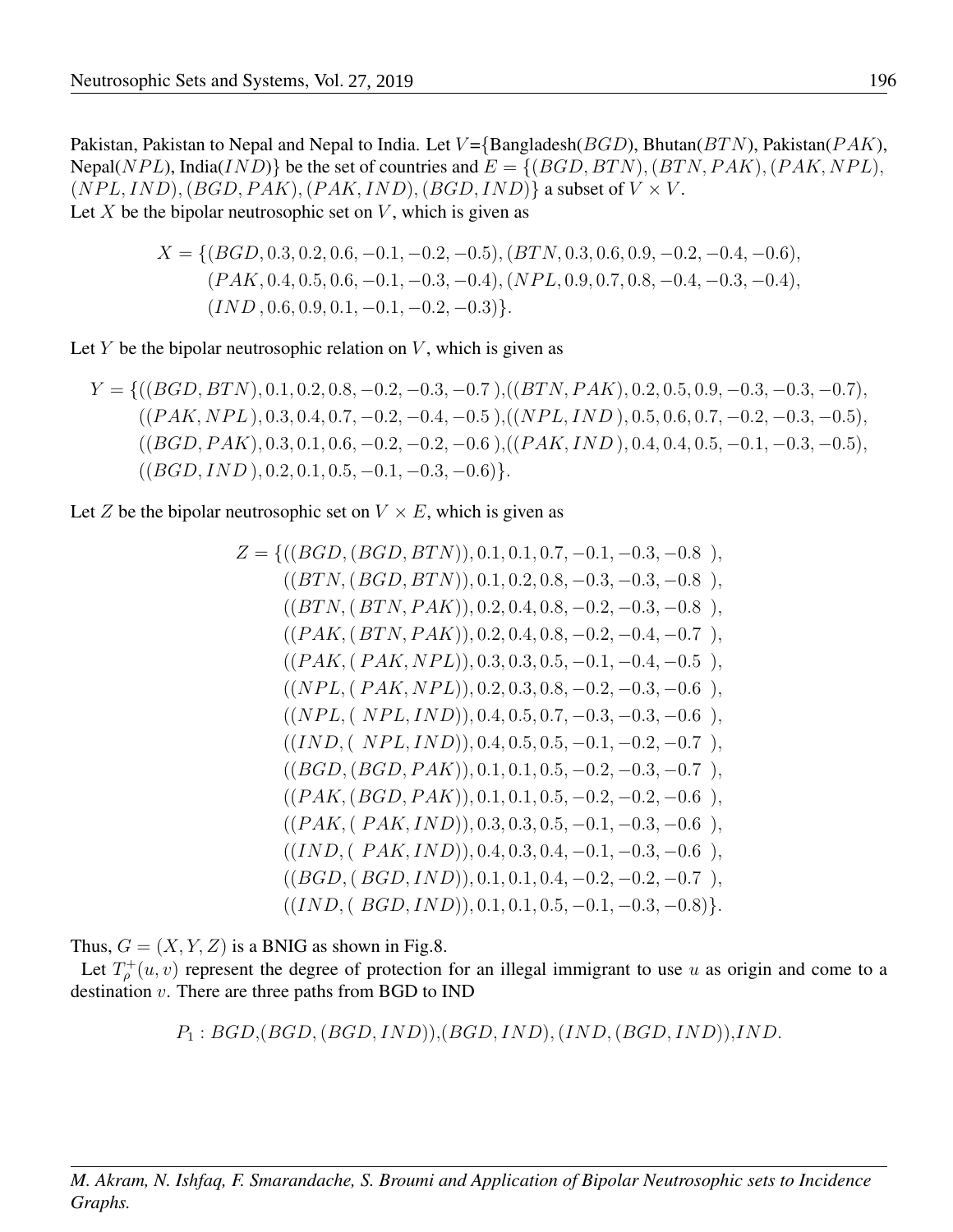

Figure 8: BNIG  $G = (X, Y, Z)$ 

 $P_2 : BGD, (BGD, (BGD, PAK)), (BGD, PAK), (PAK, (BGD, PAK)), PAK,$  $(PAK,(PAK,IND)),(PAK,IND),(IND,(PAK,IND)),IND$ .

 $P_3: BGD, (BGD, (BGD, BTN)), (BGD, BTN), (BTN, (BGD, BTN)), BTN,$  $(BTN,(BTN, PAK)), (BTN, PAK), (PAK, (BTN, PAK)), PAK,$  $(PAK,(PAK,NPL)),(PAK,NPL),(NPL,(PAK,NPL)),NPL,$  $(NPL,(NPL,IND)),(NPL,IND),(IND,(NPL,IND)),IND$ .

 $\rho^{\infty}(BGD, IND)$  is the strength of strongest path between  $BGD$  and  $IND$ . This is the safest path between BGD and IND. To calculate the value of  $\rho^{\infty}(BGD, IND)$ , we need the strength of paths  $P_1, P_2$  and  $P_3$ , which is denoted by  $\rho_{P_1}(BGD, IND)$ ,  $\rho_{P_2}(BGD, IND)$  and  $\rho_{P_3}(BGD, IND)$ , respectively. By calculation, we have

> $\rho_{P_1}(BGD, IND) = (0.2, 0.1, 0.5, -0.1, -0.3, -0.6),$  $\rho_{P_2}(BGD, IND) = (0.3, 0.1, 0.6, -0.1, -0.2, -0.6),$  $\rho_{P_3}(BGD, IND) = (0.1, 0.2, 0.9, -0.2, -0.3, -0.7).$

 $\rho^{\infty}(BGD, IND) = (0.3, 0.2, 0.5, -0.2, -0.3, -0.6).$ We see that

$$
T_{\rho^\infty}^+(BGD,IND)=T_{\rho_{P_2}}^+(BGD,IND).
$$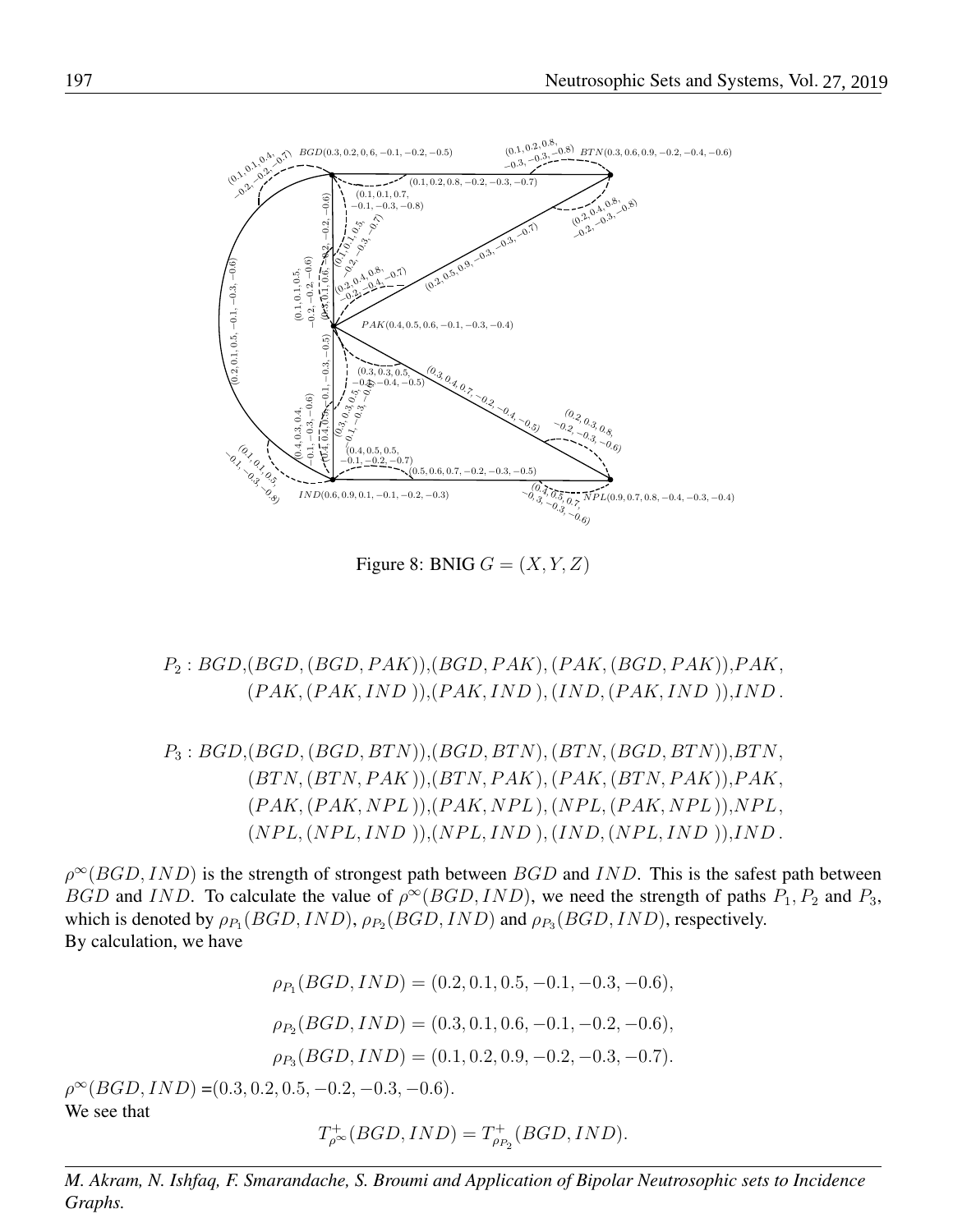Hence  $P_2$  is safest path for an illegal immigrant. We present proposed method in the following Algorithm 3.1.

#### 3.1 Algorithm

- 1. Input the vertex set  $V^*$ .
- 2. Input the edge set  $E^* \subseteq V^* \times V^*$ .
- 3. Input the bipolar neutrosophic set  $X$  on  $V^*$ .
- 4. Input the bipolar neutrosophic relation  $Y$  on  $V^*$ .
- 5. Input the bipolar neutrosophic set Z on  $V^* \times E^*$ .
- 6. Calculate the strength of path  $\rho(x, y)$  from x to y such that

$$
T_{\rho}^+(x, y) = \wedge \{T_Y^+(xy) \mid xy \in \text{supp}(Y)\},
$$
  
\n
$$
I_{\rho}^+(x, y) = \wedge \{I_Y^+(xy) \mid xy \in \text{supp}(Y)\},
$$
  
\n
$$
F_{\rho}^+(x, y) = \vee \{F_Y^+(xy) \mid xy \in \text{supp}(Y)\},
$$
  
\n
$$
T_{\rho}^-(x, y) = \vee \{T_Y^-(xy) \mid xy \in \text{supp}(Y)\},
$$
  
\n
$$
I_{\rho}^-(x, y) = \vee \{I_Y^-(xy) \mid xy \in \text{supp}(Y)\},
$$
  
\n
$$
F_{\rho}^-(x, y) = \wedge \{F_Y^-(xy) \mid xy \in \text{supp}(Y)\}.
$$

7. Calculate the incidence strength  $\rho^{\infty}(x, y)$  of strongest path from x to y such that

$$
T_{\rho^{\infty}}^{+}(x,y) = \bigvee_{i=1}^{k} T_{\rho_{i}}^{+}(x,y), \quad I_{\rho^{\infty}}^{+}(x,y) = \bigvee_{i=1}^{k} I_{\rho_{i}}^{+}(x,y), \quad F_{\rho^{\infty}}^{+}(x,y) = \bigwedge_{i=1}^{k} F_{\rho_{i}}^{+}(x,y),
$$

$$
T_{\rho^{\infty}}^{-}(x,y) = \bigwedge_{i=1}^{k} T_{\rho_{i}}^{-}(x,y), \quad I_{\rho^{\infty}}^{-}(x,y) = \bigwedge_{i=1}^{k} I_{\rho_{i}}^{-}(x,y), \quad F_{\rho^{\infty}}^{-}(x,y) = \bigvee_{i=1}^{k} F_{\rho_{i}}^{-}(x,y).
$$

- 8. The safest path is  $S(v_k) = \bigvee^k$  $\frac{i=1}{i}$  $T_{\rho_i}^+(x,y).$
- 9. If  $v_k$  has more than one value then any path can be chosen.

## 4 Conclusion

Graph theory has become a branch of applied mathematics. Graph theory is considered as a mathematical tool for modeling and analyzing different mathematical structure, but it does not give the relationship between element and its relation pair. We have introduced BNIG which not only give the limitation of the relation between elements contained in a set, but also give the influence or impact of an element to its relation pair. We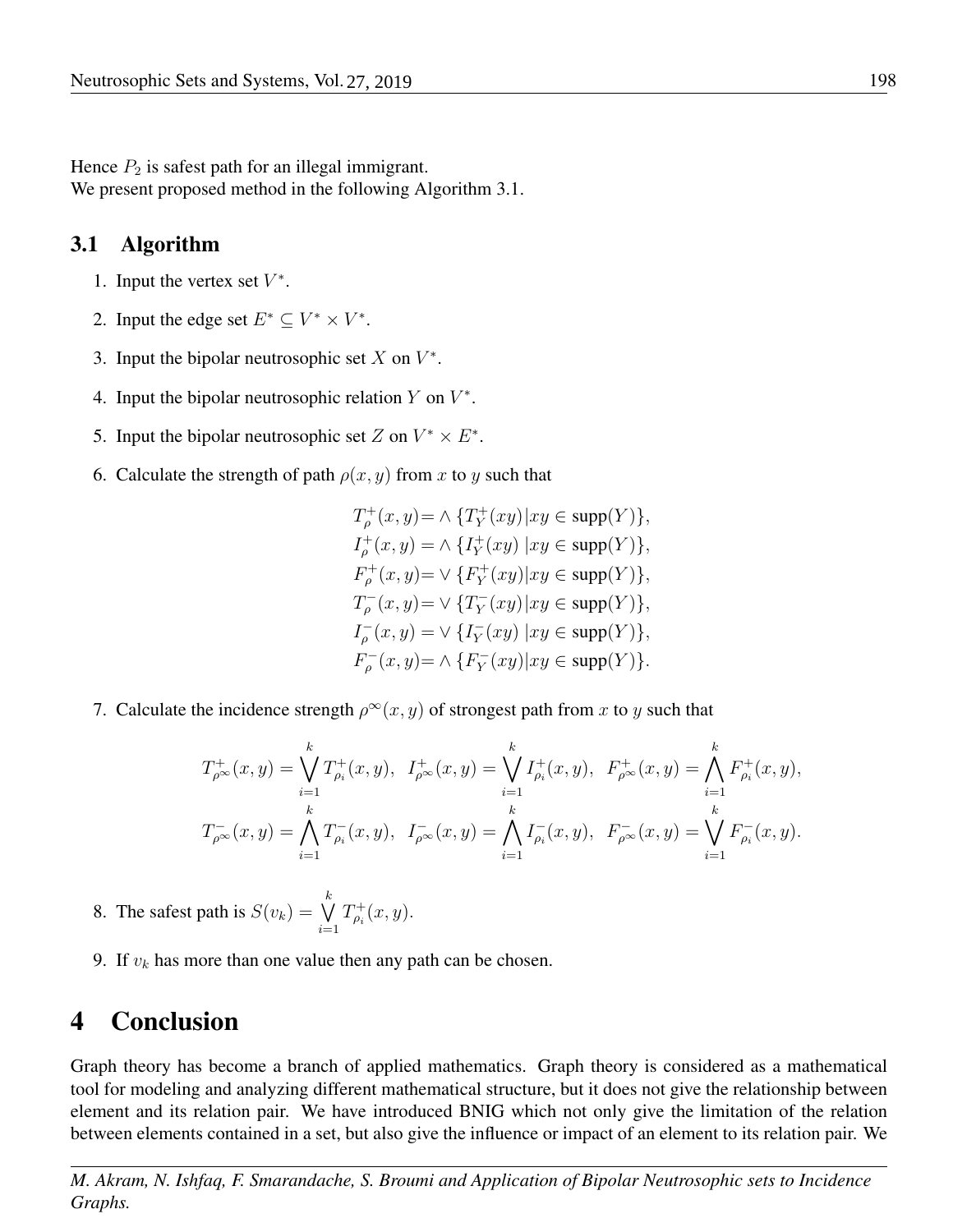have defined the bipolar neutrosophic incidence cycle and tree. An application to illegal migration is presented using strength of strongest path in BNIG.

Conflict of interest: The authors declare that they have no conflict of interest.

### References

- [1] A. Rosenfeld. Fuzzy graphs, Fuzzy Sets and their Applications to Cognitive and Decision Processes, (1975), 77-95.
- [2] K. R. Bhutani and A. Rosenfeld. Strong edges in fuzzy graphs, Information Sciences, 152(2003) 319-322.
- [3] W. R. Zhang. Bipolar fuzzy sets and relations: a computational framework for cogitive modeling and multiagent decision analysis, Fuzzy Information Processing Society Biannual Conference, 1994. Industrial Fuzzy Control and intelligent Systems Confrence, and the NASA Joint Technology Workshop on Neural Networks and Fuzzy Logic, IEEE, (1994), 305-309.
- [4] M. Akram. Bipolar fuzzy graphs, Information Sciences, 181(24)(2011), 5548-5564.
- [5] S. Broumi, M. Talea, A. Bakali and F. Smarandache. Single-valued neutrosophic graphs, New Trends in Neutrosophic Theory and Applications, (2015), 187.
- [6] M. Akram and M. Sarwar. Novel multiple criteria decision making methods based on bipolar neutrosophic sets and bipolar neutrosophic graphs, Italian Journal of Pure and Applied Mathematics, 38(2017), 368-389.
- [7] T. Dinesh. A study on graph structures, Incidence Algebras and thier Fuzzy Analogues, Ph.D. thesis, Kannur University (2012).
- [8] T. Dinesh. Fuzzy incidence graph-An introduction, Advances in Fuzzy Sets and Systems, 21(1) (2016) 33-48.
- [9] S. Mathew and J. N. Mordeson. Connectivity concepts in fuzzy incidence graphs, Information Sciences, 382(2017) 326-333.
- [10] S. Mathew and J. N. Mordeson. Fuzzy influence graphs, New Mathematics and Natural Computation, 13(3) (2017) 311-325.
- [11] Deli, Irfan, M. Ali and F. Smarandache. Bipolar neutrosophic sets and their application based on multicriteria decision making problems, Advanced Mechatronic Systems (ICAMechS), International Conference on, IEEE, (2015), 249-254.
- [12] S. Mathew and J. N. Mordeson. Fuzzy endnodes in fuzzy incidence graphs, New Mathematics and Natural Computation, 13(1) (2017) 13-20.
- [13] N. Ishfaq, S. Sayed, M. Akram and F. Smarandache. Notions of rough neutrosophic digraphs, Mathematics, 6(2) (2018): 18.